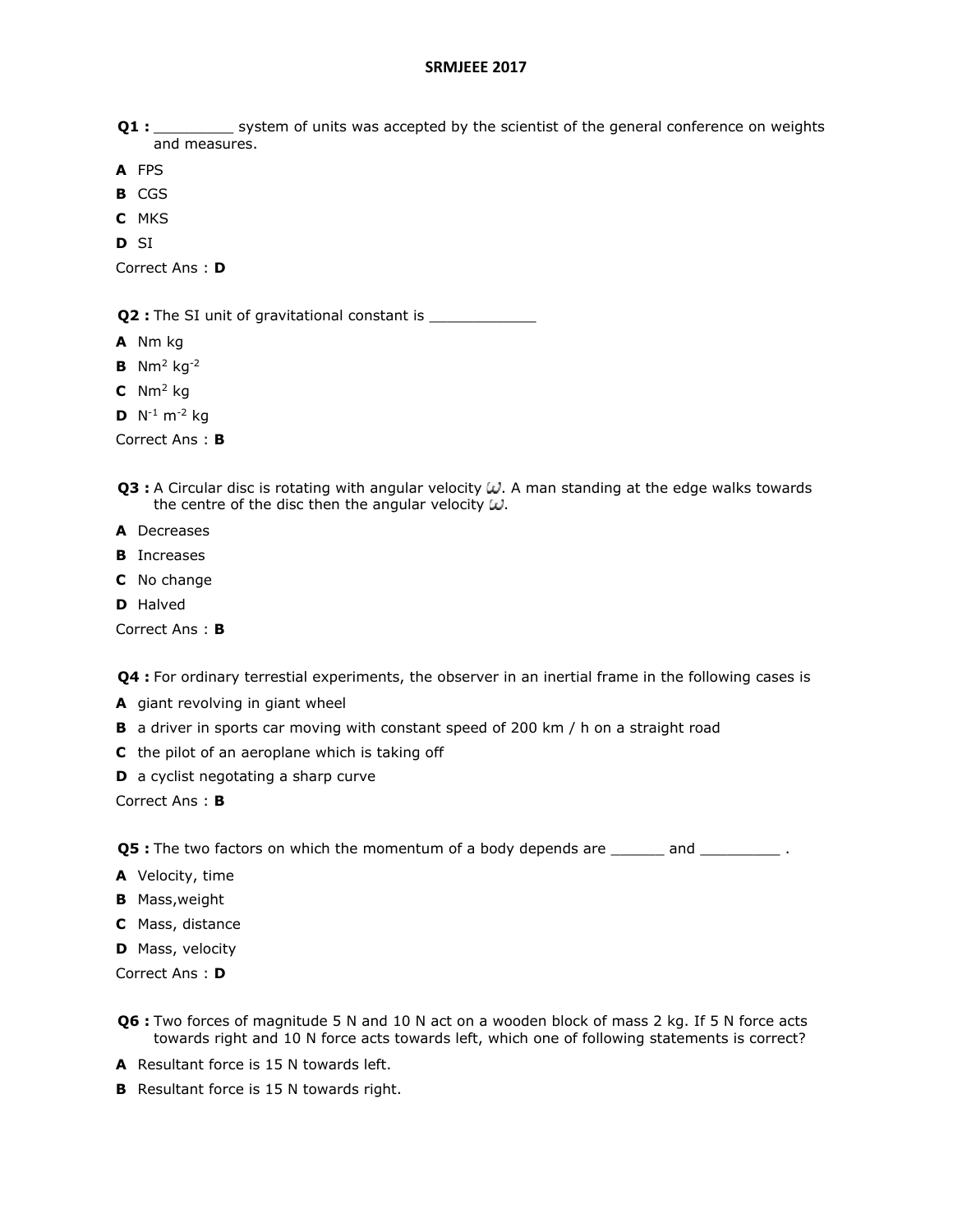- **C** Resultant force is 5 N towards right.
- **D** Resultant force is 5N towards left.

Correct Ans : **D**

**Q7 :** What is the dimension of stress?

- **A** MLT-2
- **B** ML-1T -2
- **C** MLT-1
- **D** M-1LT-1

Correct Ans : **B**

**Q8** : If the temperature of a liquid is raised, then its surface tension is \_\_\_\_\_\_\_

- **A** decreased
- **B** increased
- **C** does not change
- **D** equal to viscosity
- Correct Ans : **A**

#### **Q9 :** Equal masses of two substances of densities  $r_{1}$  and  $r_{2}$  are mixed together. The density of the mixture would be

$$
\mathbf{A} \ \frac{1}{2}(\rho_1+\rho_2)
$$

$$
\mathbf{B} \sqrt{\rho_1 \rho_2}
$$

$$
c \frac{\rho_1 \rho_2}{\sqrt{(\rho_1 \rho_2)}}
$$

**State College** 

$$
\mathbf{D} \frac{2\rho_1 \rho_2}{(\rho_1 + \rho_2)}
$$

Correct Ans : **D**

#### **Q10**

 $\cdot$  For aluminium the bulk modulus of elasticity is 7.5  $\sim$  10<sup>10</sup> N/m<sup>2</sup> and density is 2.7  $10<sup>3</sup>$  kg/m<sup>2</sup>. The velocity of longitudinal waves is aluminium is

**A** 2.63 m/s

$$
B_{5.27} \times 10^3 \text{ m/s}
$$

**C**  $_{10.5}$   $\times$   $_{10^3}$  m/s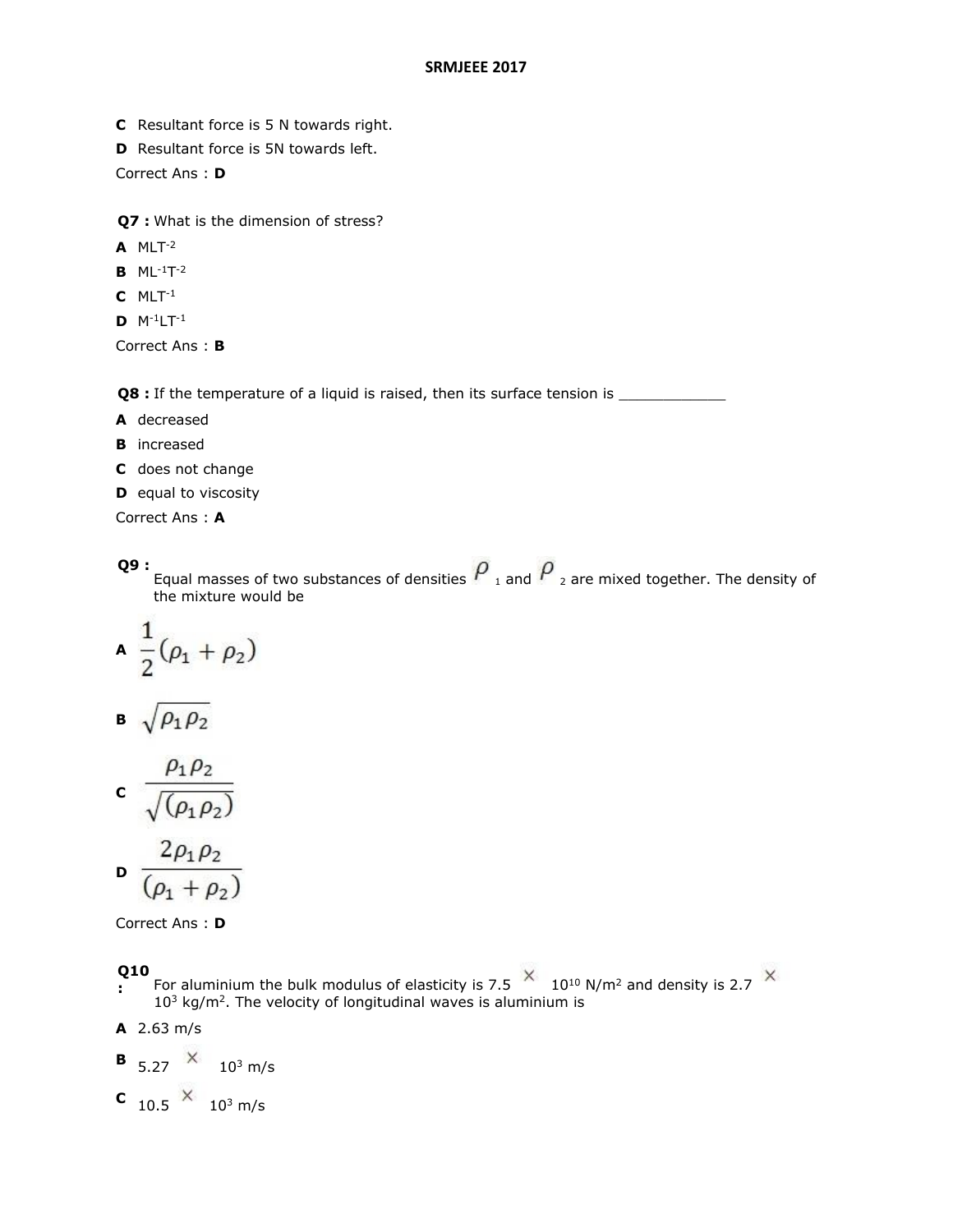**D**  $7.5 \times 10^3$  m/s

Correct Ans : **B**

**Q11**  Which of the following does not show polarization?

- **:**
- **A** Transverse wave in gas
- **B** Longitudinal in gas
- **C** Longtudinal in solids
- **D** Transverse wave in liquids

Correct Ans : **B**

**Q12**  The end correction for the vibrations of air column in a tube of circular cross-section will be

- **:** more if the tube is,
- **A** reduced in length
- **B** increased in length
- **C** made thinner
- **D** indexed

Correct Ans : **D**

**Q13**  A given mass of a gas is at pressure P and absolute temperature T. The isothermal bulk

- **:** modulus of the gas is
- **A** P
- **B** 2/3 P
- **C** 3/2 P
- **D** 2P

Correct Ans : **A**

**Q14**  A spherical black body of radius 12cm radiates 450W power at 500K. If the radius is one half **:** and the temperature doubled, the power radiated in watt will be

- **A** 225
- **B** 450
- **C** 900
- **D** 1800

Correct Ans : **D**

**Q15**  The expression for the efficiency of a carnot's engine is

**:**

**A**  $1-(T_1/T_2)$ 

**B** 1-T

- **C**  $(T_2/T_1) 1$
- **D**  $1-(T_2/T_1)$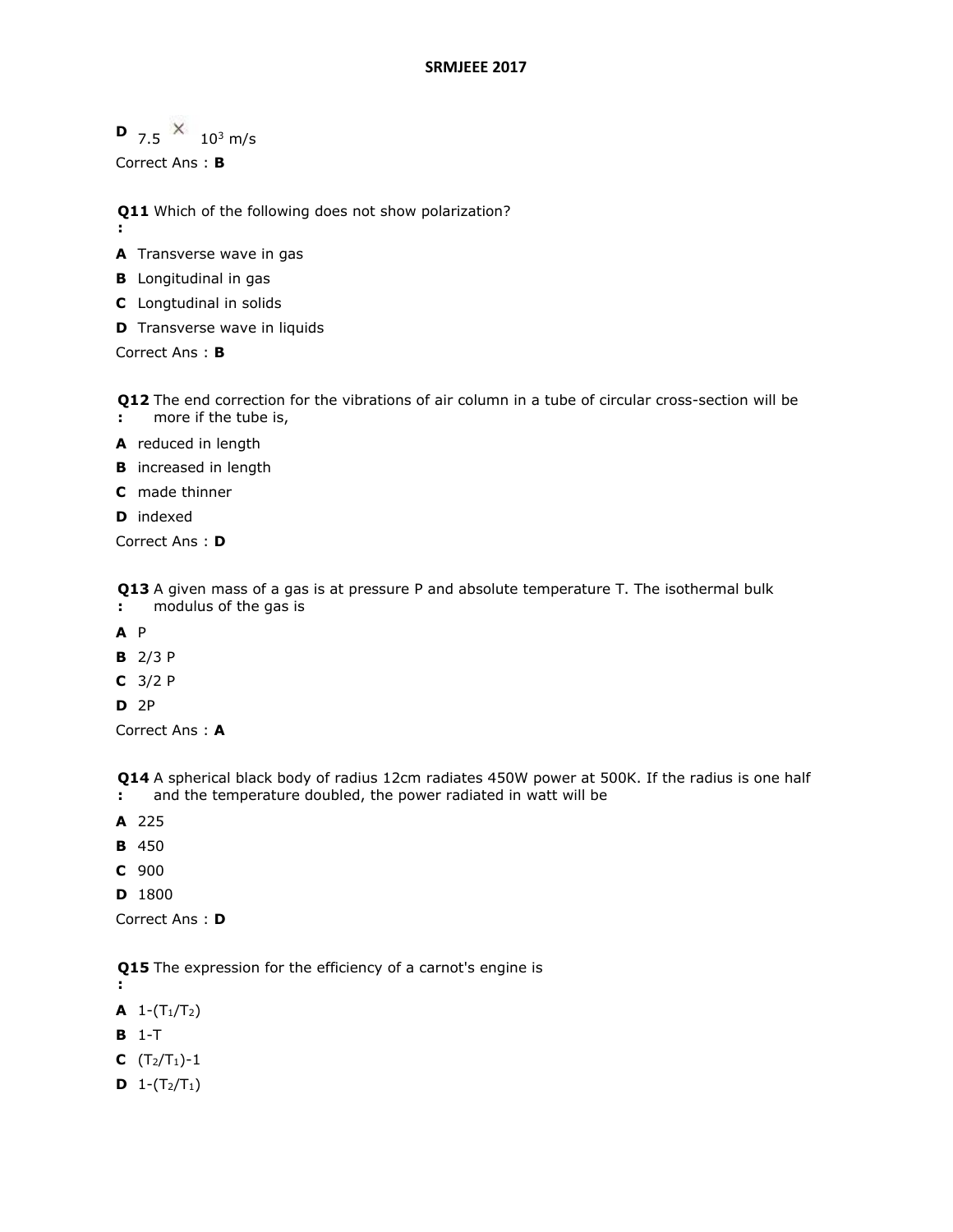Correct Ans : **D**

**Q16**  Which of the following is adiabatic gas equation?

 $AV = Const$ 

**:**

**B** 
$$
PV^{\gamma} =
$$
 Const

$$
C \quad PV^{\gamma-1} = Const
$$

$$
\mathbf{D}_{\mathsf{P}} \propto_{1/\mathsf{V}}
$$

Correct Ans : **B**

**Q17** is defined as the angle of incidence in the denser medium for which the

- **:** corresponding angle of refraction in the rarer medium is 90°
- **A** critical angle
- **B** shearing angle
- **C** polarising angle
- **D** dip angle

Correct Ans : **A**

**Q18** The velocity of light in vacuum is **we cannot :**

$$
\mathbf{A} \sqrt{\mu_0 \epsilon_0}
$$

$$
\mathbf{B} = \frac{1}{\sqrt{\mu_0 \epsilon_0}}
$$

$$
c \ \mu_0 \in \mathbf{C}_0
$$

$$
\mathbf{D} \quad \frac{1}{\mu_0 \epsilon_0}
$$

Correct Ans : **B**

**Q19** The line joining the pole of the mirrors and its centre of curvature is called \_\_\_\_\_\_\_\_\_\_\_\_\_\_\_

**:**

- **A** Principal focus
- **B** Principal axis
- **C** Radius of curvature
- **D** Optic axis

Correct Ans : **D**

# **Q20**

Light of wavelength 5500<sup>H</sup> from narrow slit is incident on a double slit. The overall separation of 5 fringes on a screen 200 cm away is 1 cm. Calculate slit seperation.

**A** 0.055 cm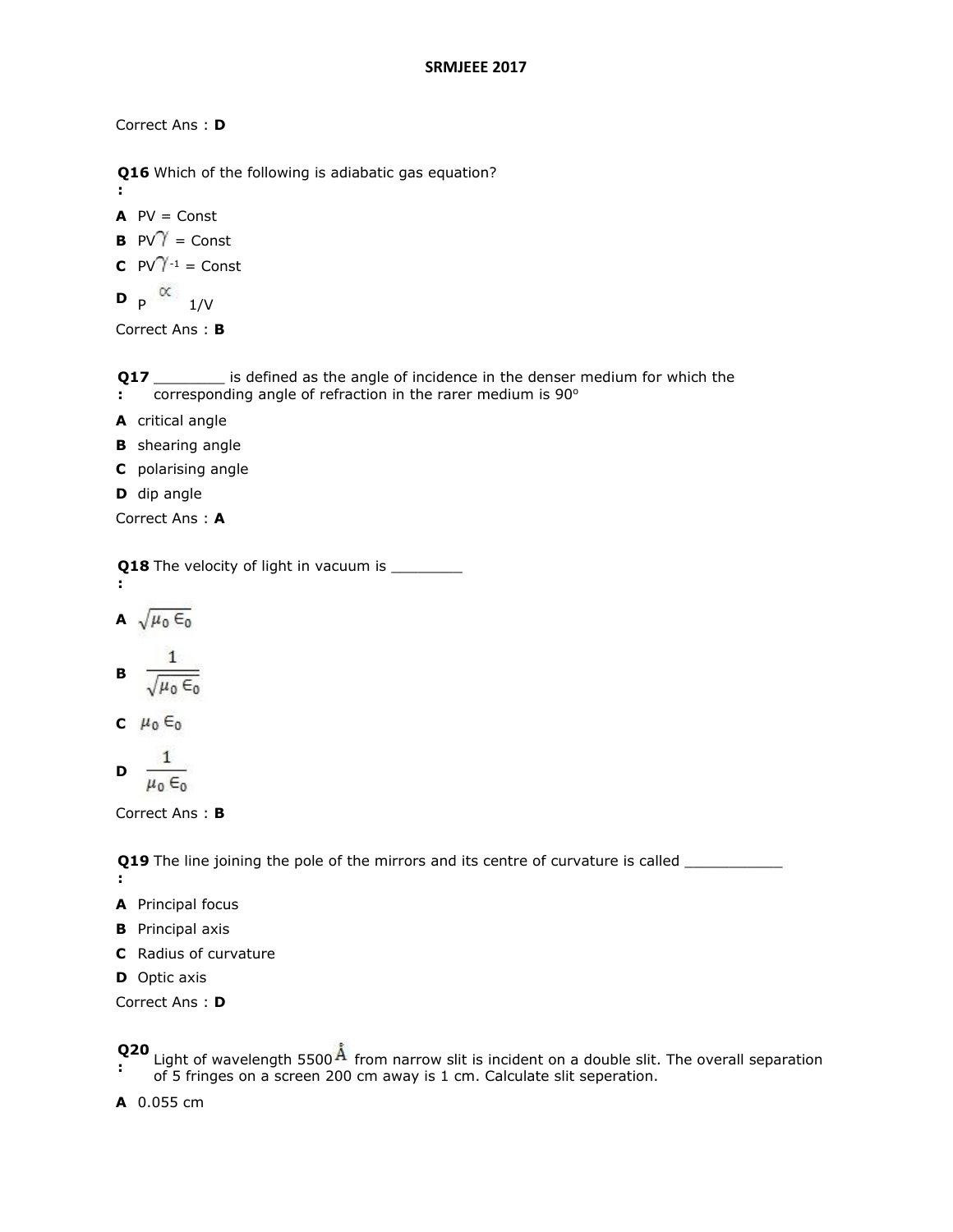- **B** 0.055 m
- **C** 0.55 cm
- **D** 0.55 m

Correct Ans : **A**

**Q21**  The core used in a transformer is laminated in order to

**:**

**A** increase magnetic field

- **B** increase residual magnetism
- **C** decrease the eddy currents in the core
- **D** increase the eddy currents in the core

Correct Ans : **C**

**Q22**  In a superconductor, critical magnetic field

- **:**
- **A** increases if temperature decreases
- **B** does not depend on temperature
- **C** increases if temperature increases
- **D** remains constant

Correct Ans : **A**

**Q23**  A wire is cut into 4 pieces, which are put together side by side to obtain one conductor. If the **:** original resistance of the wire was R, the resistance of the bundle will be:

- **A** R/4
- **B** R/8
- **C** R/16
- **D** R/32

Correct Ans : **C**

**Q24** Magnetic lines of force \_\_\_\_\_\_\_

**:**

**:**

- **A** can not intersect at all
- **B** intersect within the magnet
- **C** intersect only at south and north poles
- **D** intersect at neutral point only

Correct Ans : **A**

**Q25** In ruby laser, some of aluminium ions are (Al<sup>3+</sup>)replaced by

- **A** Copper ions  $(Cu^{3+})$
- **B** Chromium ions  $(Cr^{3+})$
- **C** Calcium ions(Ca3+)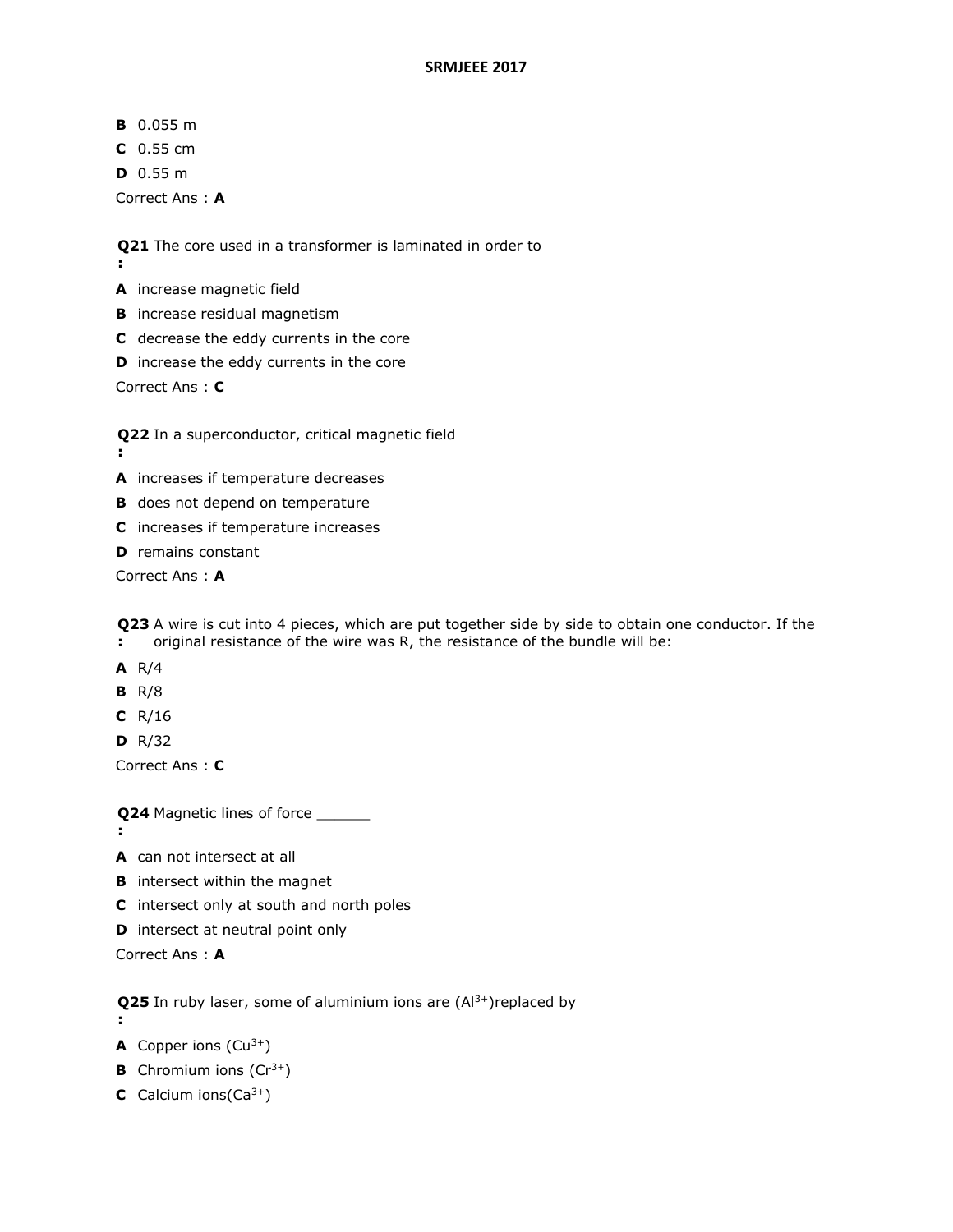**D** None Correct Ans : **B**

**Q26**  Special theory of relativity treats problem involving

- **:**
- **A** Inertial frame of reference
- **B** Non- inertial frame of reference
- **C** Non- accelerated frame of reference
- **D** Accelerated frame of reference

Correct Ans : **A**

**Q27**  The time interval between two event in a reference frame which is in motion is **:**

- **A** Maximum
- **B** Minimum
- **C** No interval
- **D** None

Correct Ans : **A**

**Q28**  According to theory of relative mass of an object is

- **:**
- **A** Depends on particles
- **B** Speed of light
- **C** Volume of object
- **D** Area of object

Correct Ans : **B**

**Q29** The nucleus which is an isotope of C1<sub>17</sub> and also an isobar of Ar<sub>18</sub> has mass number A and

- **:** atomic number Z given by \_\_\_\_\_\_\_\_\_\_\_
- **A**  $A = 35$ ,  $Z = 18$ **B**  $A = 37, Z = 17$ **C**  $A = 39, Z = 17$ **D**  $A = 37, Z = 19$ Correct Ans : **C**

**Q30**  Which source is accociated with line emission spectrum?

- **:**
- **A** electric fire
- **B** red traffic light
- **C** neon street lite

**D** sun

Correct Ans : **B**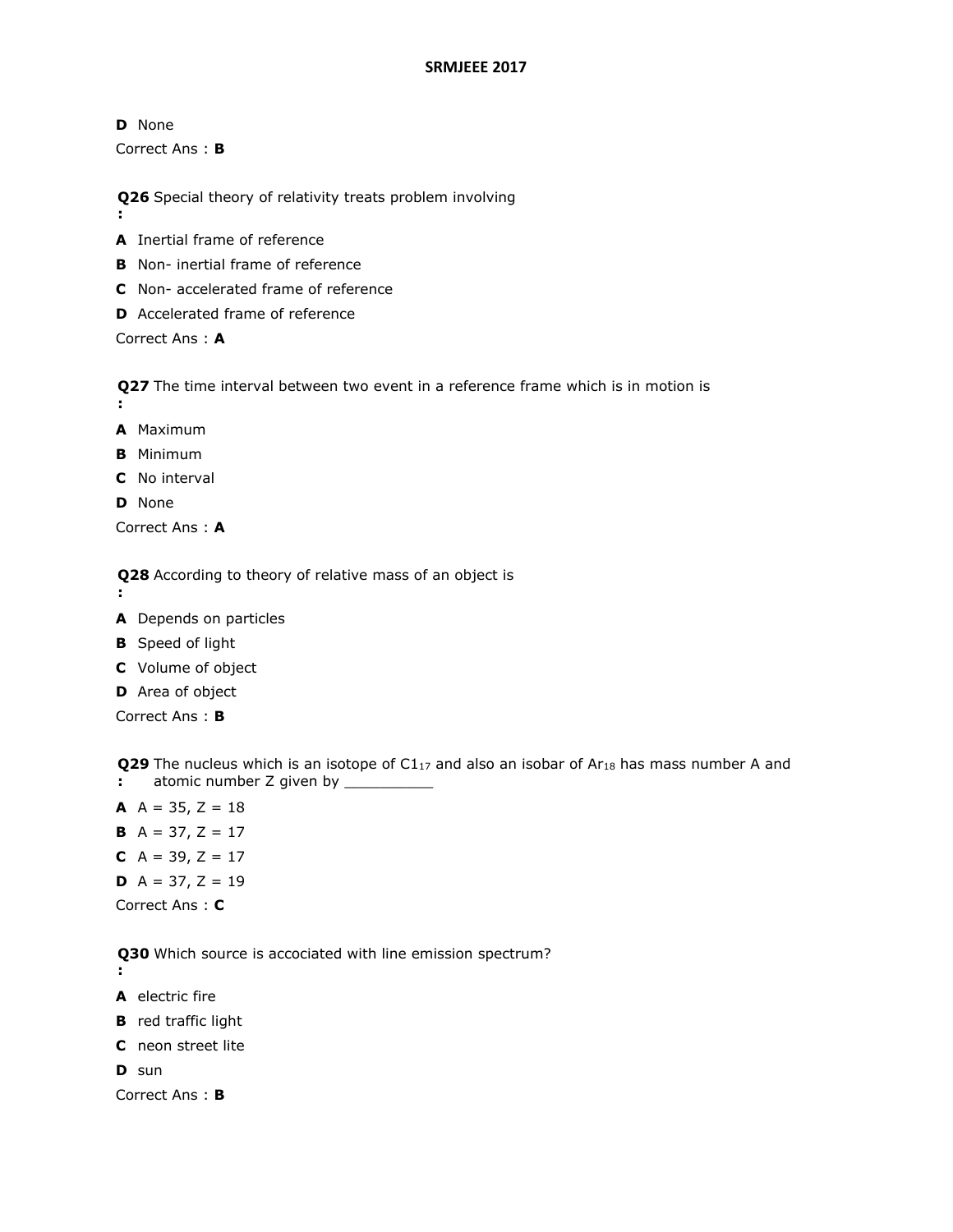**Q31**  Plutonium decays with half time 24000 yr. If plutonium is stored after 72000 yr, the fraction of

**:** it that remains

**A** 1/2

- **B** 1/9
- **C** 1/12
- **D** 1/8

Correct Ans : **D**

**Q32** If a 46 gm golf ball has velocity 36 m/s and an electron with velocity 10<sup>7</sup> m/s. Which of these **:** two show wave character?

- **A** Electron
- **B** Golf ball
- **C** Both electron and golf ball
- **D** Both do not show wave character

Correct Ans : **A**

**Q33**  What is the net charge if a certain semiconductor losses 4 valence electrons?

- **:**
- **A** +4
- **B** -4
- $C + 8$
- **D** -8

Correct Ans : **A**

**Q34**  If the feedback fraction of an amplifier is 0.01, then voltage gain with negative feedback is

- **:** approximately \_\_\_\_\_\_\_\_
- **A** 500
- **B** 100
- **C** 1000
- **D** 5000

Correct Ans : **B**

**Q35**  Electromagnetic waves transport

- **:**
- **A** Wavelength
- **B** Charge
- **C** Frequency
- **D** Energy

Correct Ans : **D**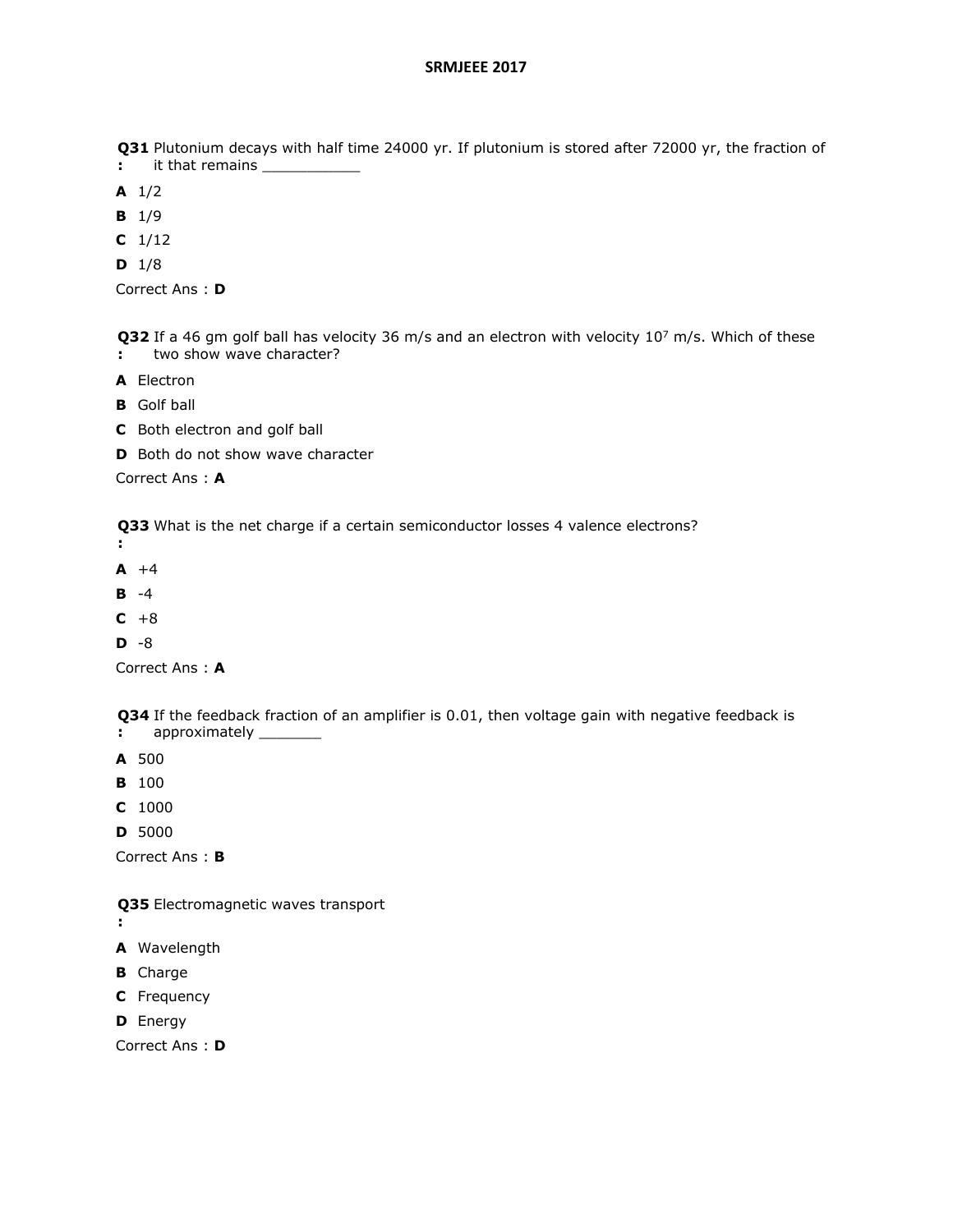- **Q36 Q36** The pyknometric density of sodium chloride crystal is 2.165  $\times$  10<sup>3</sup> kg m<sup>-3</sup> while its X-ray
- density is 2.178  $\sim 10^3$  kg m<sup>-3</sup>. The fraction of the unoccupied sites in sodium chloride crystal is
- **A** 5.96
- **B** 5.96  $\times$  10<sup>-1</sup>
- **C** 5.96  $\times$  10<sup>-2</sup>
- **D** 5.96  $\times$  10<sup>-3</sup>

Correct Ans : **D**

**Q37**  The sharp melting point of a crystalline solid is due to

- **:**
- **A** Regular arrangement of constituent particles observed over a short distance in the crystal lattice
- **B** Regular arrangement of constituent particles observed over a long distance in the crystal lattice
- **C** Same arrangement of constituent particles in different directions
- **D** Different arrangement of constituent particles in different directions

Correct Ans : **B**

**Q38**  The de Broglie wavelengths of electron waves in two orbits is 3:5. The ratio of kinetic energy of **:** electrons will be

- **A** 3:5
- **B** 5:3
- **C** 25:9
- **D** 9:25

Correct Ans : **C**

**Q39**  Which of the following is atypical element?

**:**

- **A** Li **B** Na
- **C** F

**D** N

Correct Ans : **C**

**Q40**  Which one of the following sets of elements has the strongest tendency to form negative ions in **:** gaseous state?

- **A** Na, Mg, Al
- **B** Ca, V, Cr
- **C** N, O, F
- **D** Ga, In, Tl

Correct Ans : **C**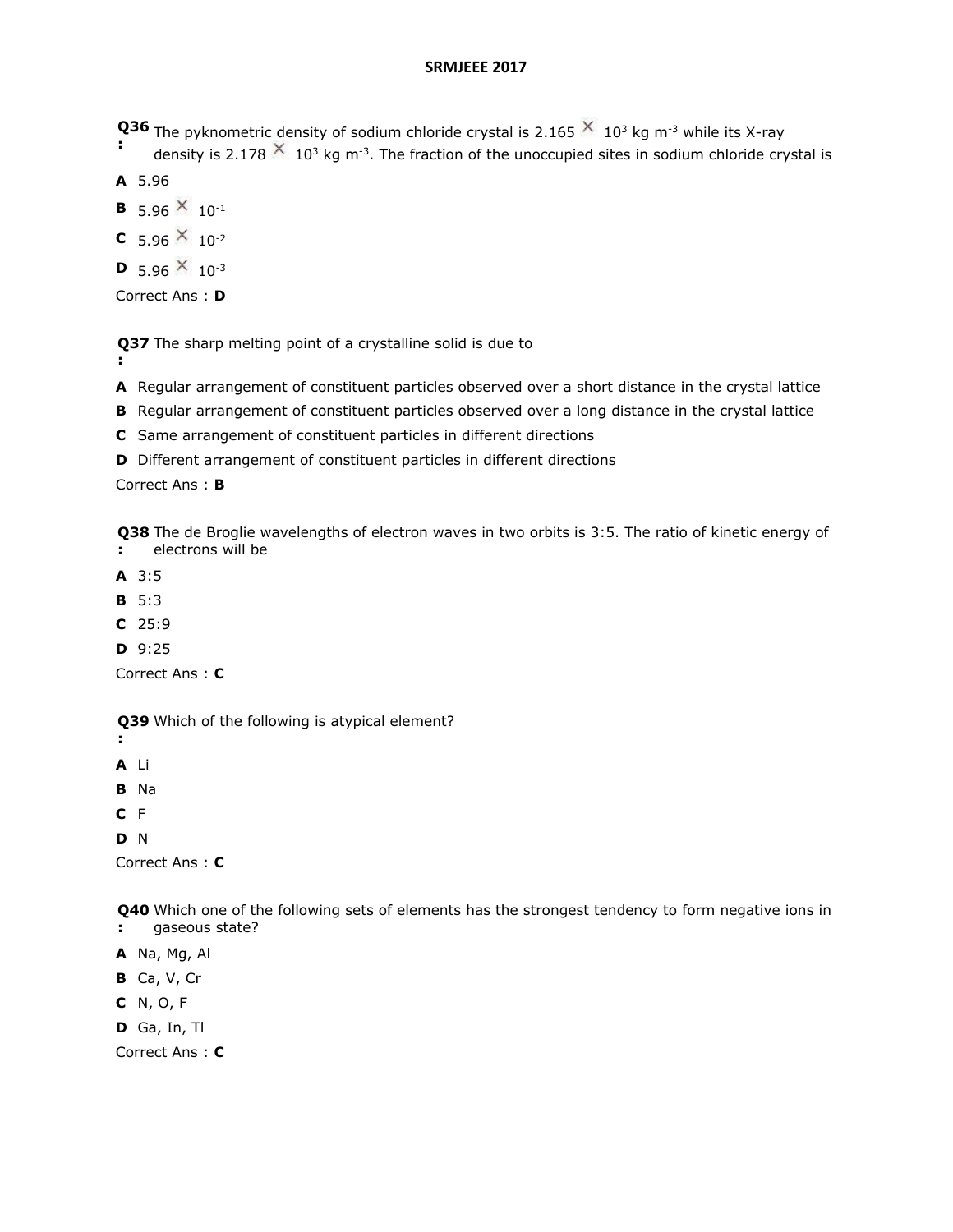**Q41**  The correct order of second ionization potential of carbon, nitrogen, oxygen and fluorine is **:**

 $A C > N > O > F$  $B$  O > N > F > C  $C$  O > F > N > C **D**  $F > 0 > N > C$ Correct Ans : **C**

**Q42**  A neutral atom (Atomic number > 1) consists of

- **A** Only protons
- **B** Neutrons + protons
- **C** Neutrons + electrons
- **D** Neutrons + proton + electrons

Correct Ans : **D**

**Q43**  The total number of electrons that can be accomdated in the fourth principal energy level

- **:** is\_\_\_\_\_\_\_\_\_\_\_\_
- **A** 2

**:**

- **B** 8
- **C** 18
- **D** 32

Correct Ans : **D**

#### **Q44**  0.0025 has \_\_\_\_\_\_\_\_\_ significant figure

**:**

- **A** 1
- **B** 2
- **C** 3

**D** 4

Correct Ans : **B**

**Q45** The values of four quantum numbers of valence electron of an element are  $n = 4$ ,  $l = 0$ ,  $m = 0$ **:** and  $s = +1/2$ . The element is :

- **A** Na
- **B** K
- **C** Ti
- **D** Sc

Correct Ans : **B**

**Q46**  The molecular formula of dithionic acid is**:**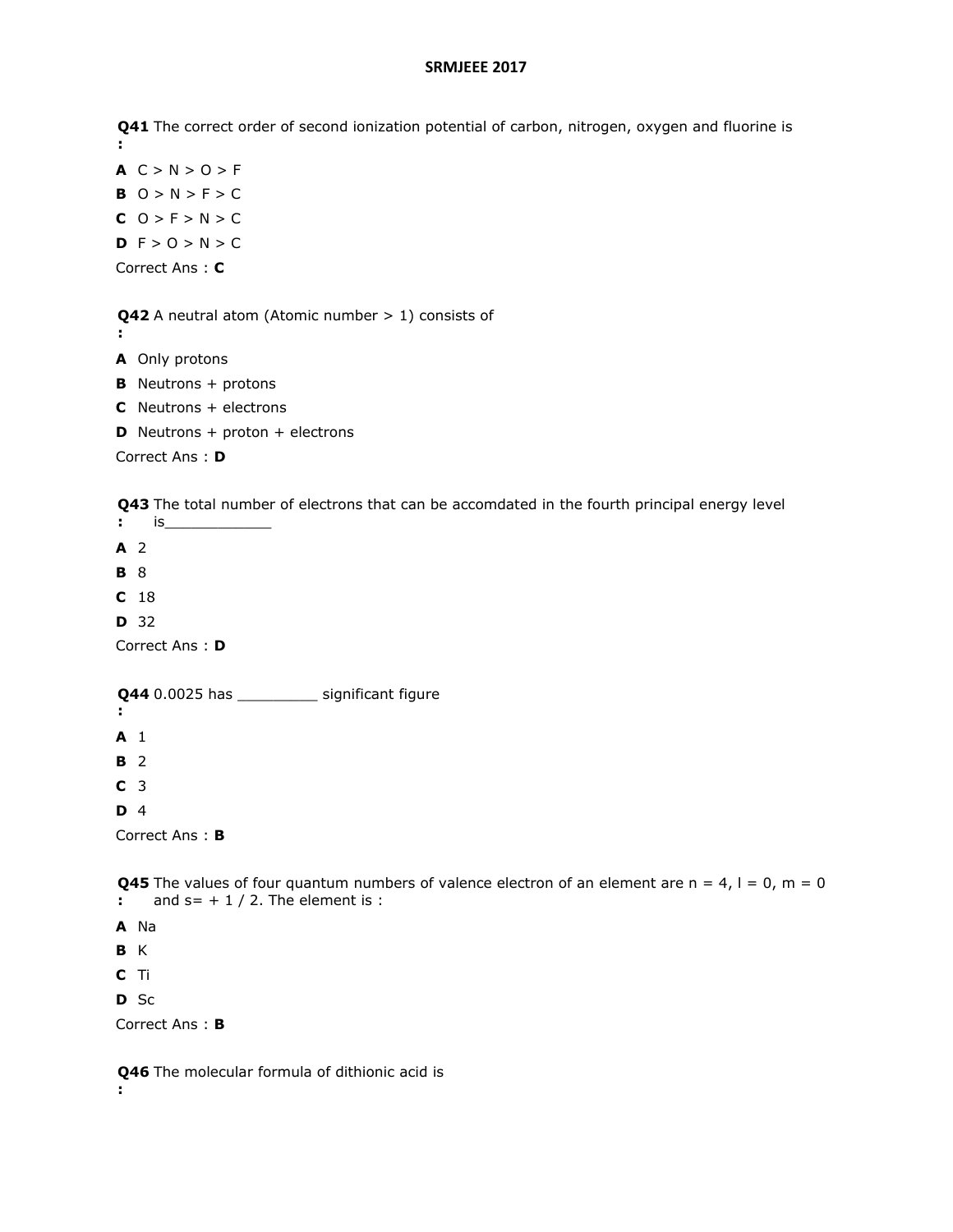**A** H2S2O<sup>4</sup>

- **B** H2S2O<sup>6</sup>
- **C** H2S2O<sup>5</sup>
- **D** H2S2O<sup>7</sup>

Correct Ans : **B**

**Q47**  Which of the following species has the maximum bond order?

- **:**
- **A** O<sup>2</sup>
- $B$   $O_2^-$
- $C$   $O_2$ <sup>2-</sup>
- $D$   $O_2$ <sup>+</sup>

Correct Ans : **D**

**Q48**  The least metallic of the S block element is

- **:**
- **A** Be
- **B** Li
- **C** Mg
- **D** Na

Correct Ans : **A**

**Q49**  The relationship between equilibrium constant K and free energy change of the process is given **:** by

- **A**  $\Delta G$  = -RT log K
- **B**  $\Delta G^{\circ}$  = RT log 1/K
- **C**  $\triangle G^{\circ}$  = 2RT log K
- **D**  $\Delta G^{\circ} = 2.303$  RT log K<sup>-1</sup>

Correct Ans : **D**

**Q50** Which of the following salt will have same value of Vant Hoff's factor, 'i' as that of K<sub>4</sub> [Fe(CN)<sub>6</sub>]? **:**

- **A**  $Al_2(SO_4)_3$
- **B** NaCl

**:**

- **C**  $Al(NO<sub>3</sub>)<sub>3</sub>$
- **D** Na2SO<sup>4</sup>

Correct Ans : **A**

**Q51**  Identify the correct statement regarding a spontaneous process

**A** For a spontaneous process in an isolated system, the change in entropy is positive

**B** Endothermic processes are never spontaneous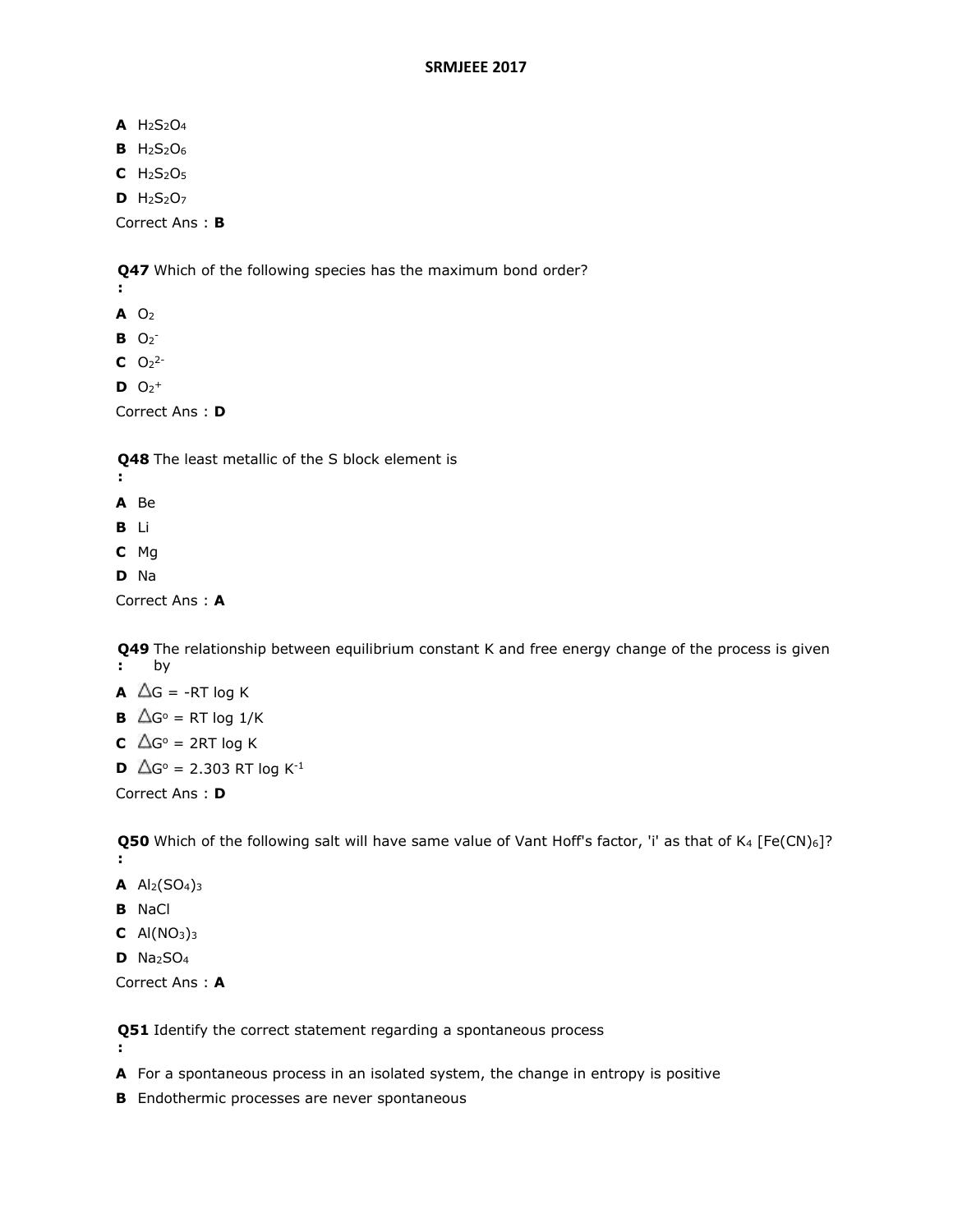- **C** Exothermic processes are always spontaneous
- **D** Lowering of energy in the reaction process is the only criterion for spontaneity

Correct Ans : **A**

**:**

**Q52**  Osmotic pressure is a colligative property because it

- **A** Depends on the number of solution particles and not on its nature
- **B** Deponds on the identify of the solute and not on its number
- **C** Deponds both nature and number of solute particles
- **D** Is independent of nature and number of solute particles

Correct Ans : **A**

**Q53**  According to Henry's law, the volume of a gas dissolved in a solvent at a given temperature is **:**

- **A** dependent of pressure
- **B** independent of concentration
- **C** dependent of concentration
- **D** independent of pressure

Correct Ans : **D**

**Q54** The correct order of increasing basicity of the given conjugate bases ( $R = CH_3$ ) is **:**

- **A** RCOO <  $HC = CC < R < NH_2$
- **B**  $R^-$  <  $HC = C^-$  <  $RCOO^-$  <  $NH_2^-$
- **C** RCOO $\leq$  NH<sub>2</sub> $\leq$   $\leq$  HC $\equiv$ C $\leq$   $\leq$  R $\leq$
- **D** RCOO<sup>-</sup><  $HC = C^-$  <  $NH_2^-$  < R<sup>-</sup>

Correct Ans : **D**

**Q55** Phenolphthalein can be used to determine p<sup>H</sup> over the range of

- **:**
- **A** 0-2
- **B** 2-4
- **C** 4-6
- **D** 8-10

Correct Ans : **D**

**Q56**  When sodium acetate is added to acetic acid, the degree of ionisation of acetic acid **:**

- **A** increases
- **B** decreases
- **C** does not change
- **D** becomes zero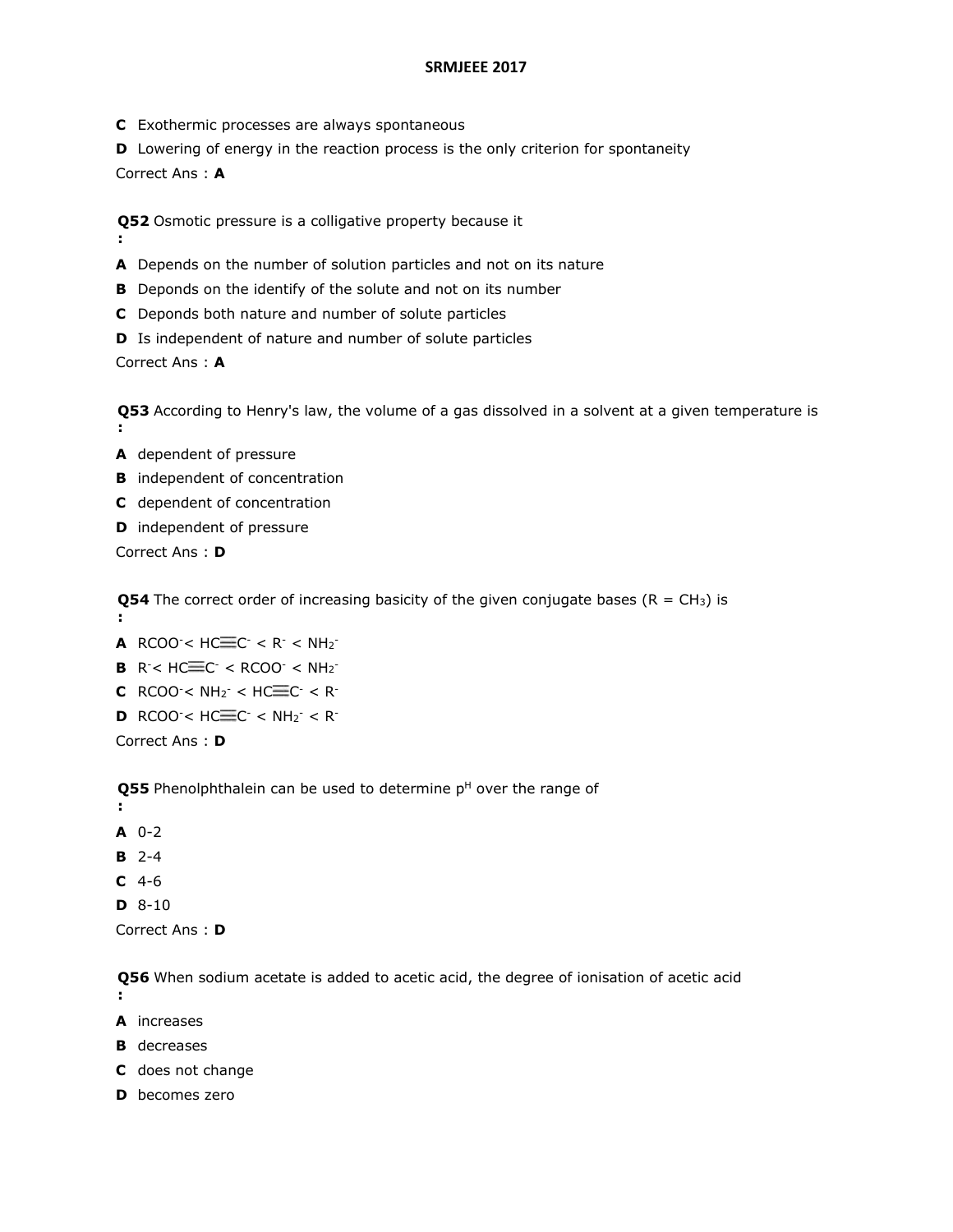Correct Ans : **B**

**Q57**  The rays from the radioactive element which gets deflected to the positive pole under strong

- **:** electric field are called
- **A** alpha rays
- **B** beta rays
- **C** gamma rays
- **D** delta rays

```
Correct Ans : B
```
**Q58 Q38** Which of the following relation between average life period (<sup>€</sup>) and the disintegration constant (1) and the disintegration constant (1) of the radio element is correct.  $(\lambda)$  and the disintegration constant  $(\lambda)$  of the radio element is correct

- **A**  $| = 1/\lambda$
- **B**  $\vert \cdot \vert = \lambda$
- **C**  $| = -\lambda$

$$
\mathbf{D} \ \mathbf{I} \lambda = 0
$$

Correct Ans : **A**

**Q59**  In paper chromatography, the stationary and mobile phases are

- **:**
- **A** both liquids
- **B** solid and liquid respectively
- **C** liquid and solid respectively
- **D** both solids

Correct Ans : **A**

**Q60**  Process in which solid is directly converted to vapors state is called

- **:**
- **A** Filtration
- **B** Distillation
- **C** Solvation
- **D** Sublimation

Correct Ans : **D**

**Q61**  If a bond breaks in such a way that both electrons remain with one fragment, the mechanism is called

- **:**
- **A** Heterolytic
- **B** Homolytic
- **C** Electrocyclic
- **D** Pericyclic

Correct Ans : **A**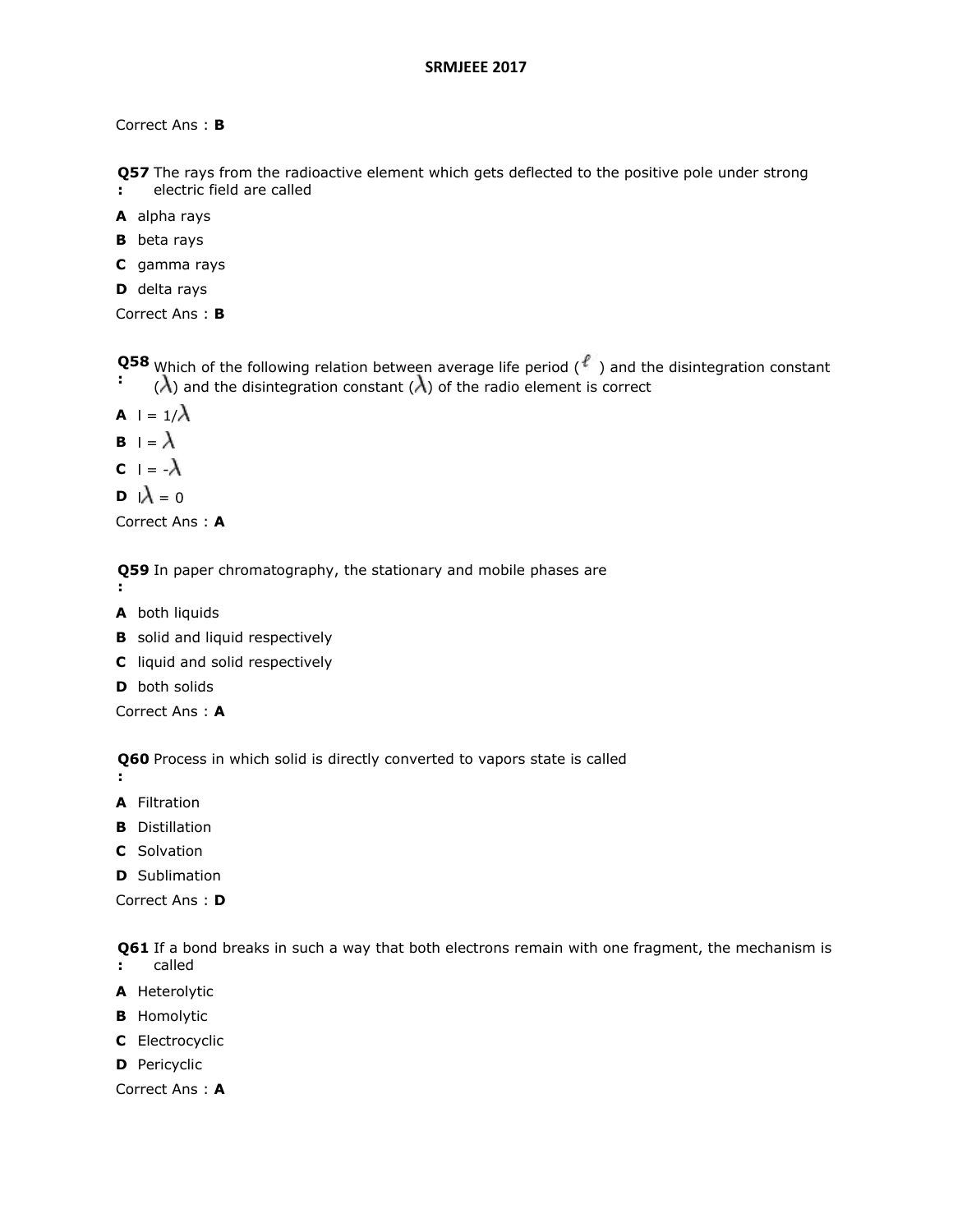**Q62**  The isocyanates obtained in the reaction of Hoffman, Curtius, Lossen and Schimdt. Hydrolysed

- **:** to give
- **A** Amides
- **B** Amines
- **C** Acids
- **D** Cyanides

Correct Ans : **B**

**Q63**  Olefin means

- **:**
- **A** ethene
- **B** unsaturated
- **C** oil forming
- **D** having tripple bond

Correct Ans : **C**

**Q64**  Select the substance which has only one

- **:** Pi  $(\pi)$  bond in its molecule.
- **A** Acetylene
- **B** Acrolein
- **C** Propene
- **D** 2-Butenoic acid

Correct Ans : **C**

**Q65**  Which of the following reagents can convert acetone to acetic acid? **:**

- **A** AgNO<sup>3</sup> ; NH4OH
- **B** LiAlH<sup>4</sup>
- **C** Conc. HCl
- **D** I<sup>2</sup> , NaOH; dilute HCl

Correct Ans : **D**

**Q66**  

$$
CH_2 - CH_2
$$
  
 $||$   
 $OH$   
 $Cl$ 

on boiling with NaOH gives

- **A** Ethanal
- **B** Ethanol
- **C** Glycol
- **D** 2 propanone

Correct Ans : **C**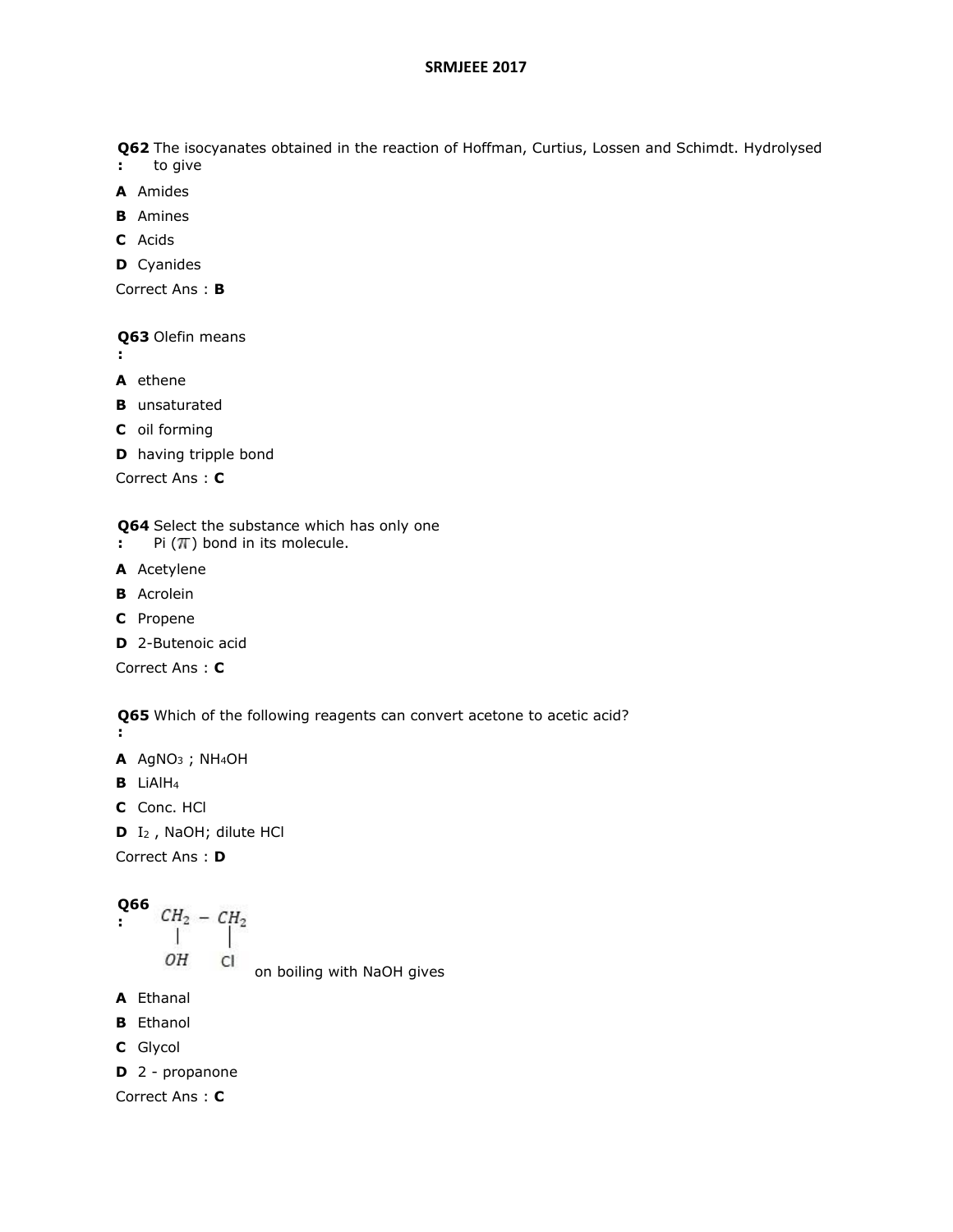**Q67**  Gabneil's pthalimide reaction is used for the synthesis of

- **A** aromatic  $1^\circ$  amines
- **B** aliphatic  $1^\circ$  amines
- **C** aromatic 2<sup>°</sup> amines
- **D** aliphatic 2<sup>°</sup> amines

```
Correct Ans : B
```

```
Q68 RMgX + CN Cl \rightarrow X. X is
```
**:**

**:**

- **A** NCO
- **B** NC
- **C** CN
- **D** Cl -

```
Correct Ans : C
```
**Q69**  Butadiene and styrene undergoes joint polymerization to form

**:**

- **A** SBR rubber
- **B** Neoprene
- **C** Thiokol
- **D** Hypalon

Correct Ans : **A**

- **Q70**  What are the structural units of proteins?
- **:**
- **A** Amylopectin
- **B** Equal portion of sugar and amino acids
- **C** Amino acids
- **D** Glucose

Correct Ans : **C**

**Q71**  In a town of 1000 families it was found that 40% families buy India Today, 20% families buy **:** 'Frontline' and 10% families buy the week. 5% buy India today and frontline, 3% buy Frontline and the Week and 4% buy the Week and India Today. If 2% families buy all the 3 magazines, the number of families which buy Frontline only is

```
A 330
```
- **B** 140
- **C** 300
- **D** 200

Correct Ans : **B**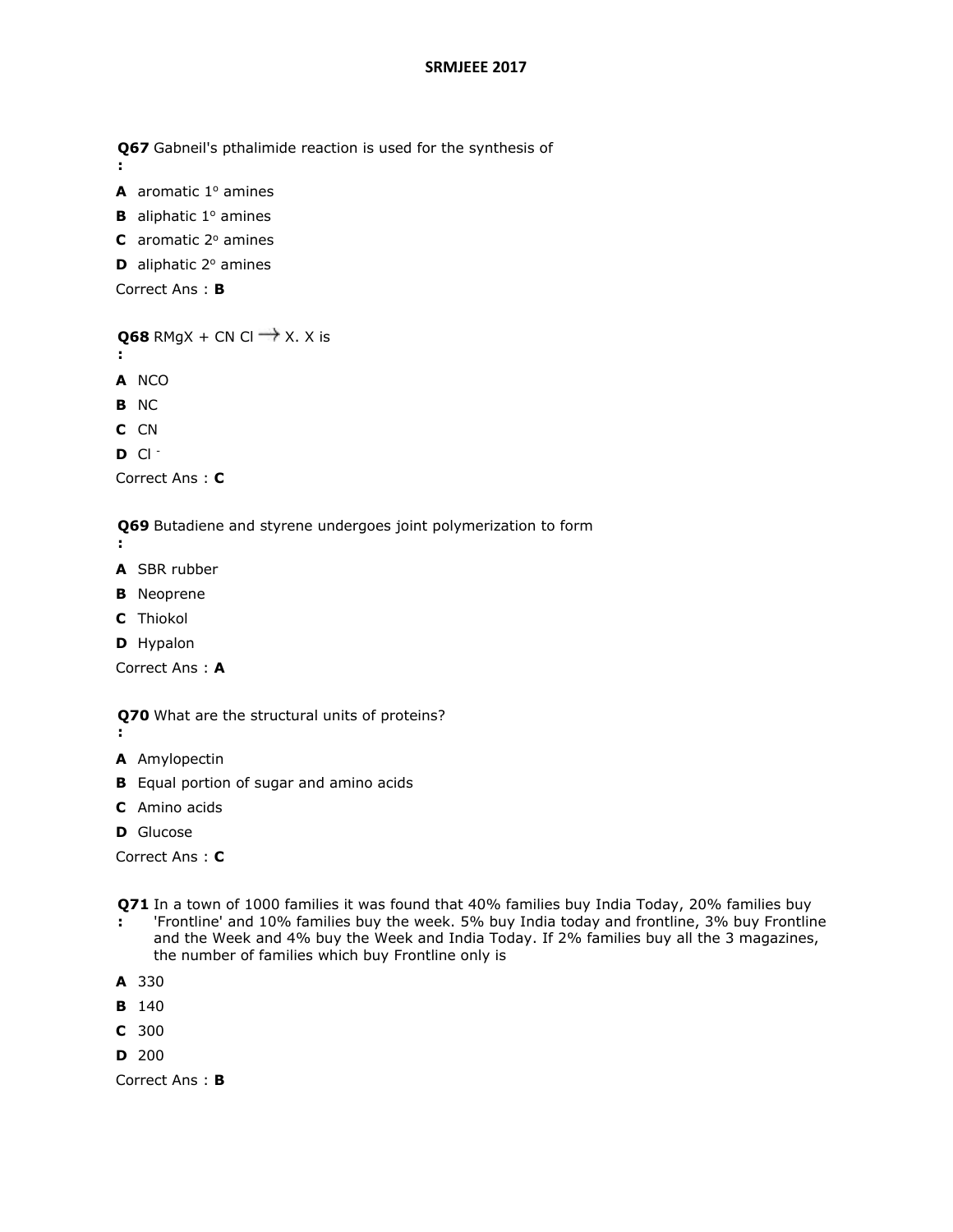**Q72** If tan  $(A + B) = m$  and tan  $(A - B) = n$  then value of tan 2A is **:**

A  $\frac{m+n}{1-mn}$ **B**  $\frac{m+n}{1+mn}$ **c**  $\frac{mn}{1 - mn}$  $\,$  $\mathbf{D}$   $\frac{}{1 + mn}$ 

Correct Ans : **A**

# **Q73**

```
:
```

$$
f(x) = \frac{\log_2(x+3)}{x^2 + 3x + 2}
$$

The domain of definition of  $\overline{a}$  is

- **A** R-[01,-2]
- **B**  $(-2,00)$
- $C$  R- $\{-1,-2,-3\}$
- **D**  $(-3,00)$  $-(-1,-2)$

Correct Ans : **D**

#### **Q74**

- If A and B are two sets such that  $\frac{n(n+1)(n+1)}{2}$  = 36,  $\frac{n(n+1)(n+2)}{2}$  = 16 and n(A-B)=15, then n(B) is equal to
- **A** 21
- **B** 31
- **C** 20
- **D** 52

Correct Ans : **A**

**Q75**  If every pair from among the

- **:** equations  $x^2 + px + qr = 0$ ,  $x^2 + qx + rp = 0$  and  $x^2 + rx + pq = 0$  has a common root then the product of three common roots is
- **A** pqr
- **B** 2pqr
- **C**  $p^2 q^2 r^2$

 $\sqrt{pqr}$ 

Correct Ans : **A**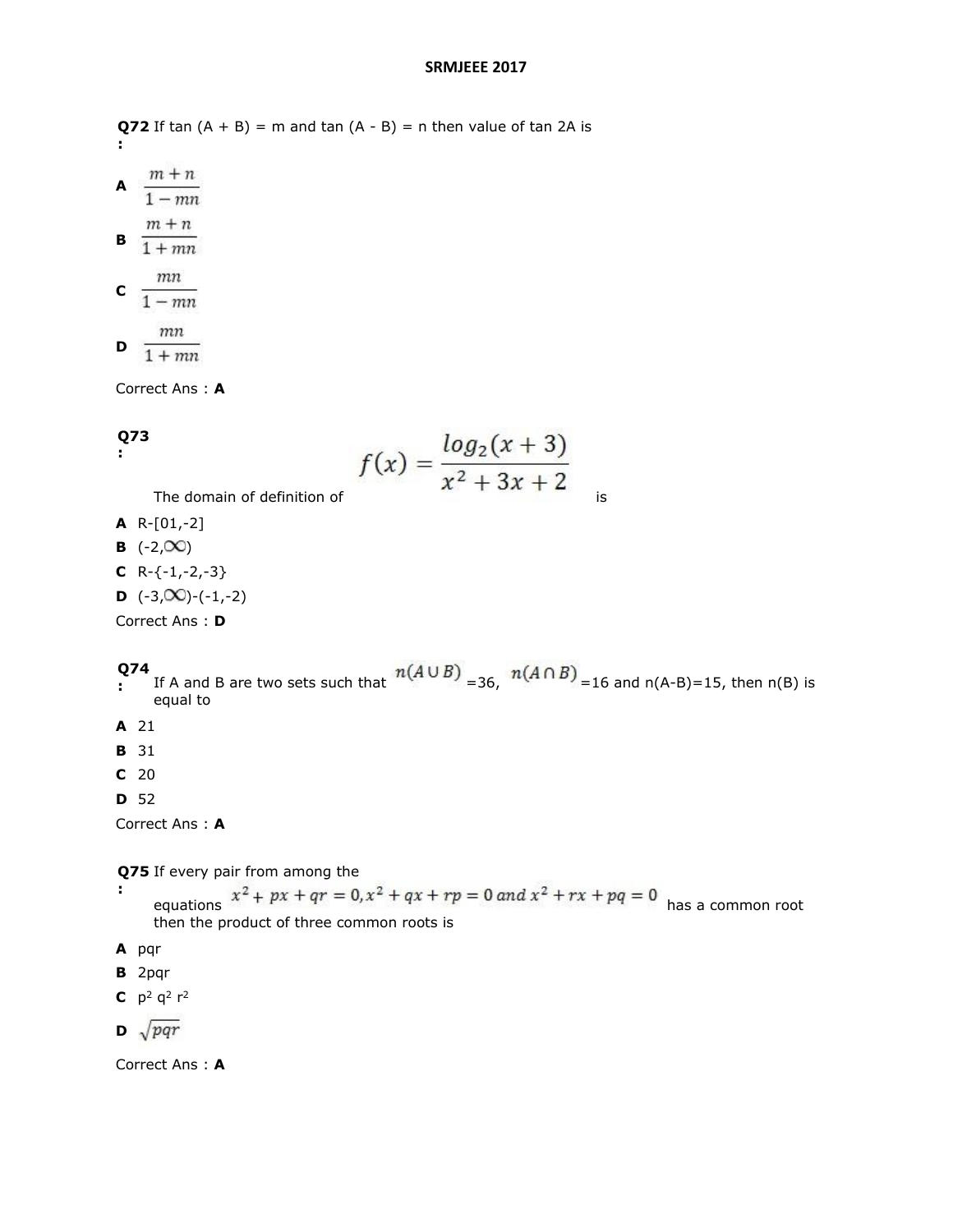**Q76** If z and W are non-zero complex numbers such **:**  $|z\omega| = 1$  and  $\arg(z) - \arg(\omega) = \frac{\pi}{2}$ , then  $\bar{z}\omega$  is equal to **A** 1 **B** -1 **C** i **D** -i

Correct Ans : **D**

Q77  
\n
$$
\left[\frac{\sqrt{3}}{2} + (\frac{1}{2})i\right]^{120} = p + iq
$$
\n
$$
p = cos20^\circ, q = sin 20^\circ
$$
\n
$$
p = -cos20^\circ, q = -sin 20^\circ
$$
\n
$$
p = -cos20^\circ, q = -sin 20^\circ
$$
\n
$$
p = 1, q = 0
$$
\nCorrect Ans: D

**Q78**   $\cdot$  If  $A - \begin{pmatrix} 1 & 1 \end{pmatrix}$  and n EN then A<sup>n</sup> is equal to  $A$  2<sup>n</sup>A **B**  $2^{n-1}A$ **C** nA

**D** none of these

Correct Ans : **B**

## **Q79**

**:**

$$
\begin{vmatrix} a^2 & b^2 & c^2 \ (a+1)^2 & (b+1)^2 & (c+1)^2 \ (a-1)^2 & (b-1)^2 & (c-1)^2 \ \end{vmatrix} = 0
$$

If a, b, c are sides of a triangle and  $\sqrt{((a-1)^2 + (b-1)^2 + (c-1)^2)}$  then  $\triangle ABC$  is

- **A** equilateral
- **B** right angled isoceles
- **C** isoceles
- **D** right angled

Correct Ans : **C**

**Q80**  Which of the following is not elementory transformation?

**:**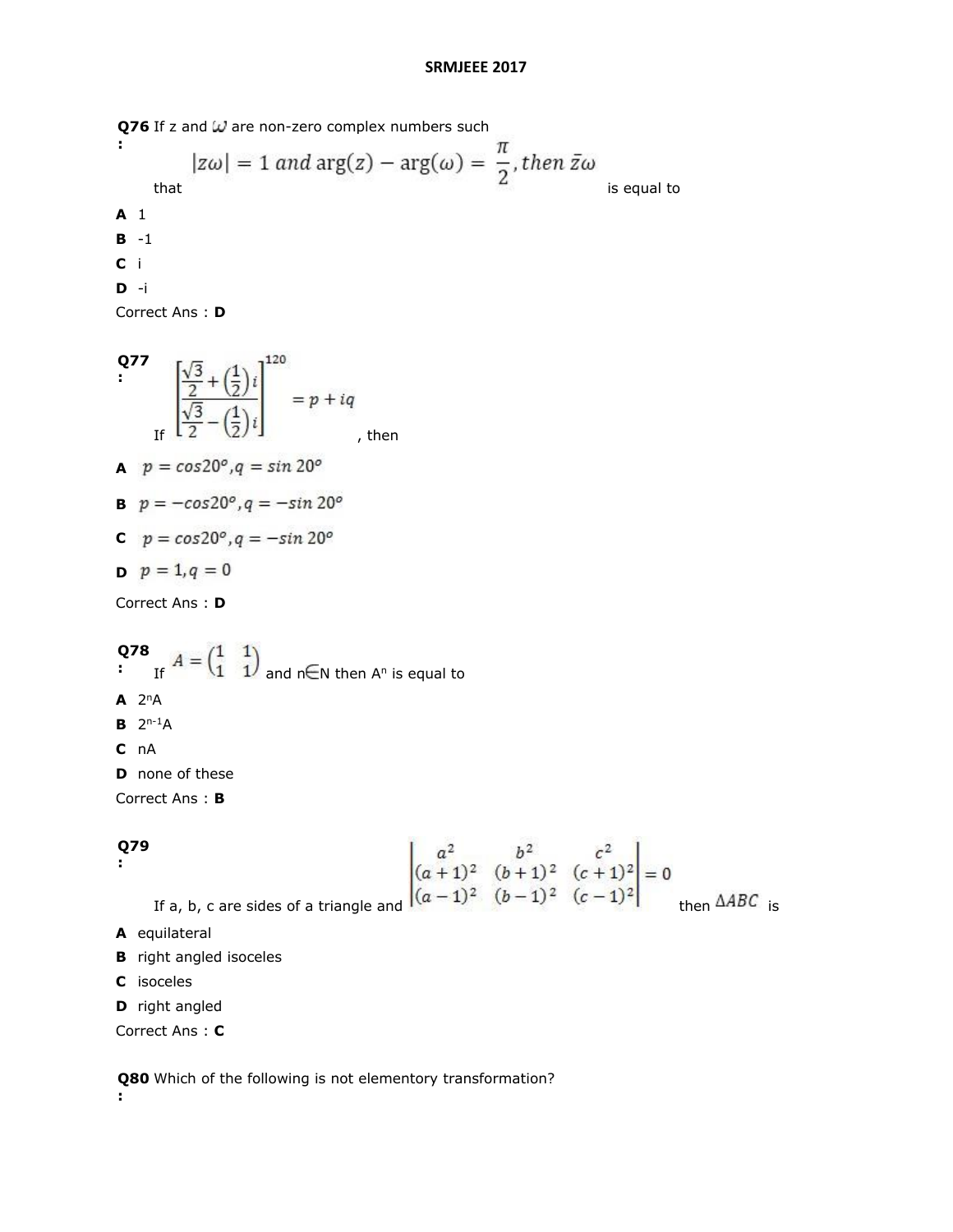$R_i \leftrightarrow R_j$ **B**  $R_i \rightarrow 2R_i + R_j$ **c**  $C_i \rightarrow C_j + C_i$  $R_i \rightarrow R_i + C_j$ Correct Ans : **D**

**Q81**<br> **If**  $\Delta = \begin{vmatrix} 1 & 2 & 3 \\ 2 & 5 & 7 \\ 3 & 9 & 13 \end{vmatrix}$  and  $\Delta' = \begin{vmatrix} 7 & 20 & 29 \\ 2 & 5 & 7 \\ 3 & 9 & 13 \end{vmatrix}$  then **: A**  $\triangle$  =3 $\triangle$ **B**  $\Delta' = \frac{3}{\Lambda}$ **c**  $\triangle = \triangle$ **D**  $\triangle$  =2 $\triangle$ 

Correct Ans : **C**

**Q82**  How many different signals can be given by using any number of flags from six flags of different **:** colors?

- **A** 1236
- **B** 516
- **C** 720
- **D** 1956

Correct Ans : **D**

**Q83**  If n N,

- **:** Let  $p(n) = 1 + 3 + 5 + ... + (2<sup>n</sup> - 1) = 3 + n<sup>2</sup>$  then which of the following is true?
- **A** p(1) is true
- **B**  $p(k)$  is true  $\Rightarrow p(k + 1)$  is true
- **C**  $p(k)$  is true,  $p(k + 1)$  is not true
- **D**  $p(k)$  is not true  $\Rightarrow p(k + 1)$  is true

```
Correct Ans : B
```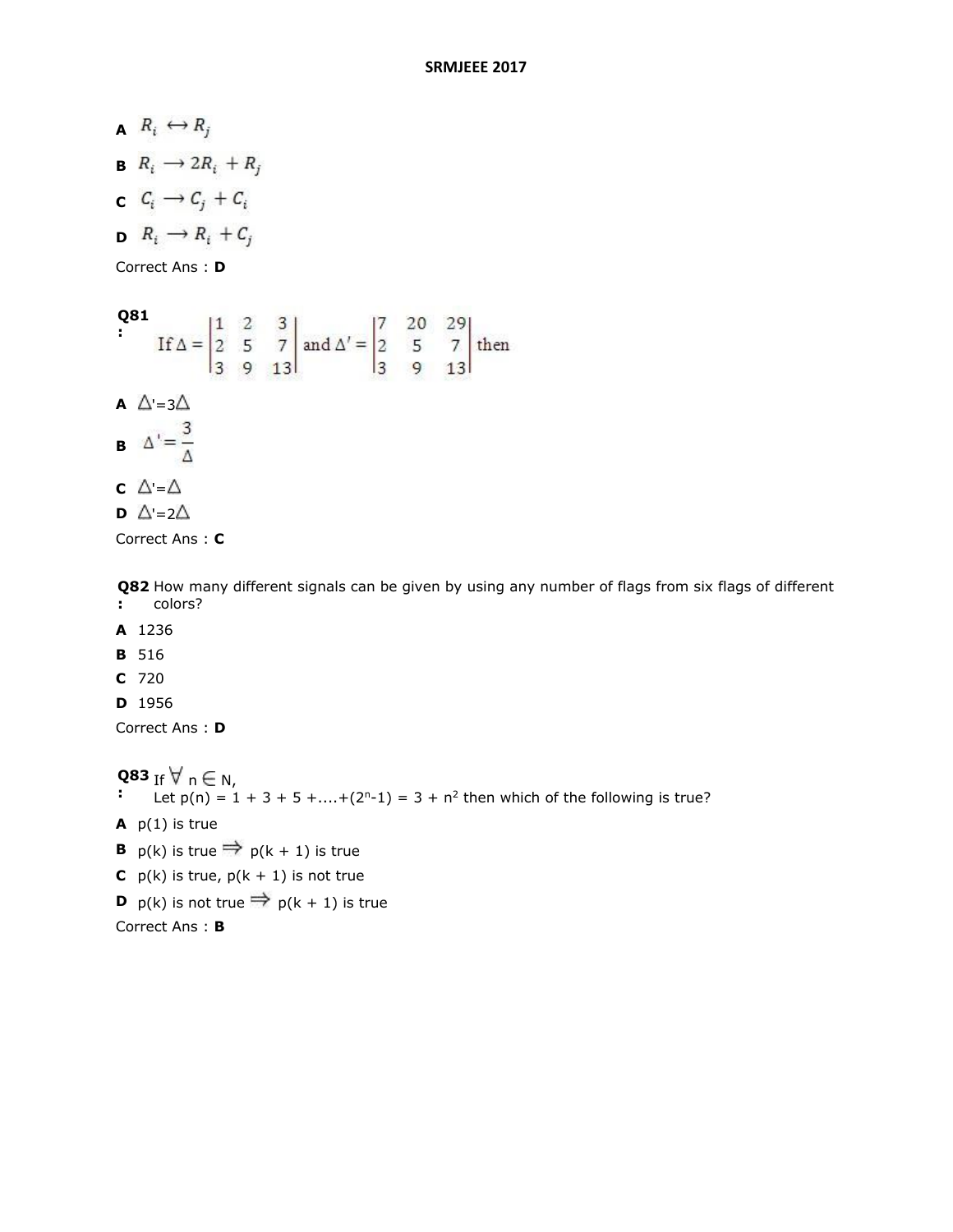**Q84**  The following graph gives the functional relationship between distance and time of a moving car **:** in m/sec. The speed of the car is



- **A** x/t m/s
- **B** t/x m/s
- **C** dx/dt m/s
- **D** dt/dx m/s

Correct Ans : **A**

## **Q85 :**  $\lim_{x\to\infty} \left( \csc x - \frac{1}{x} \right) =$

- **A** 0
- **B** 1
- **C** 3

#### **D** 5

Correct Ans : **A**

**Q86 :** The set of points, where  $f(x) = \frac{x}{1 + |x|}$  is differentiable, is: **A**  $(-\infty, -1) \cup (-1, \infty)$ **B**  $(-\infty, \infty)$ **C**  $(0, \infty)$ **D**  $(-\infty, 0) \cup (0, \infty)$ Correct Ans : **B**

**Q87** The angle of intersection of the curves  $y=x^3$  and  $6y=7-x^2$  at  $(1,1)$  is **:**

A  $\frac{\pi}{4}$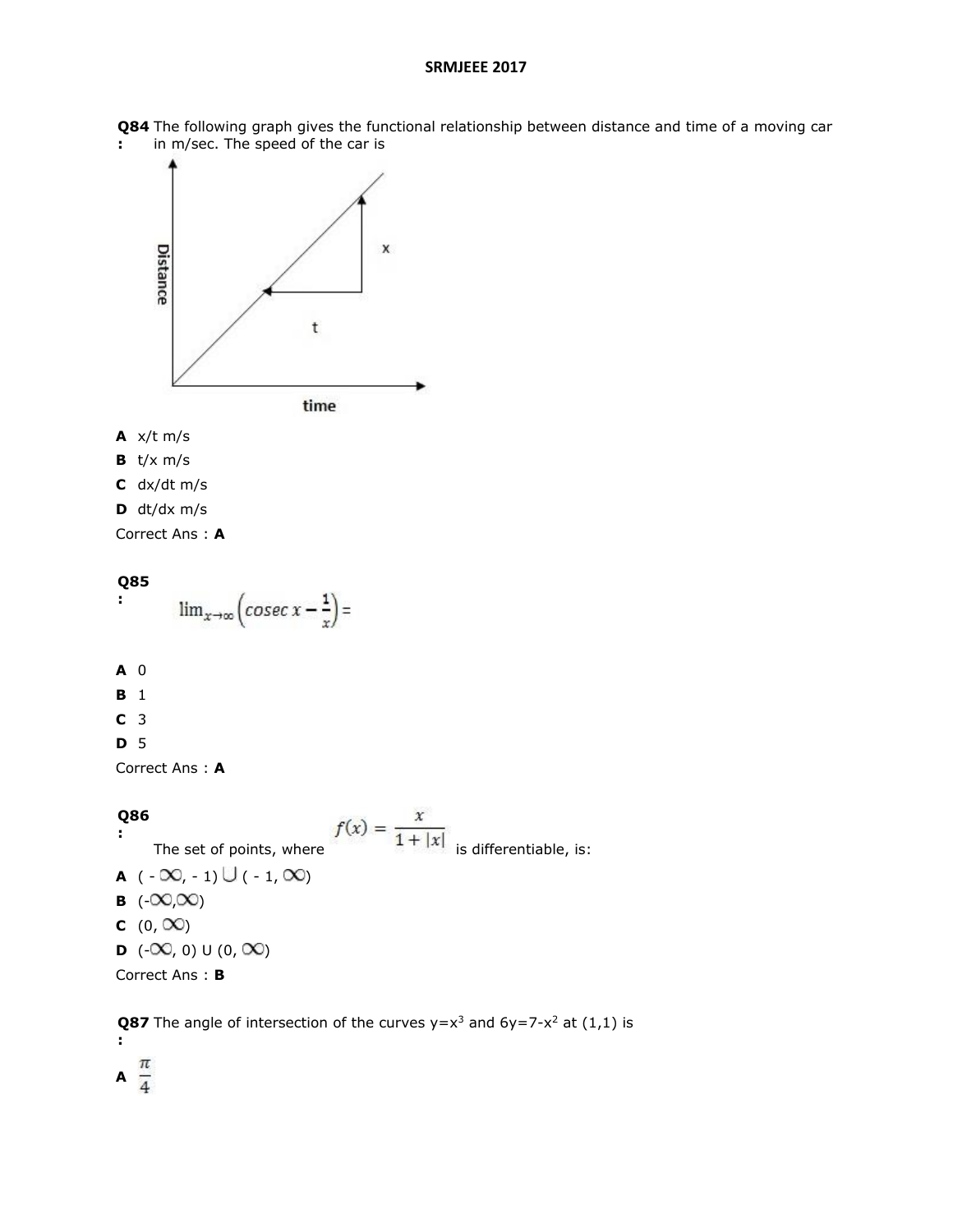**B**  $\frac{\pi}{3}$ c  $\frac{\pi}{2}$  $\frac{\pi}{6}$ 

Correct Ans : **C**

#### $\int_{-2}^{2} [x]^{3} dx =$ **Q88**  <u>a ma</u> **:** If [x] is the greatest integer function then

**A** 0

**B** -8

**C** -1

**D** -4

Correct Ans : **C**

```
\int_{0}^{2a} f(x) dx =Q89 
:
      Let f(2a - x) = -f(x). then \overline{0}A f(x)B 0
         f(x)dxC
   2^0D f(2a - x)Correct Ans : B
```
**Q90** The are bounded by  $y = x - 1$  and  $y = 3 - x$  is **: A** 2 **B** 3 **C** 4 **D** 1 Correct Ans : **C Q91** The P.I of  $(D^2 +4)$  y = sin h2x is

**: A**  $y = 1/8 \sinh 2x$ **B**  $y = 1/4 \sinh 2x$ **C**  $y = -1/8 \sinh 2x$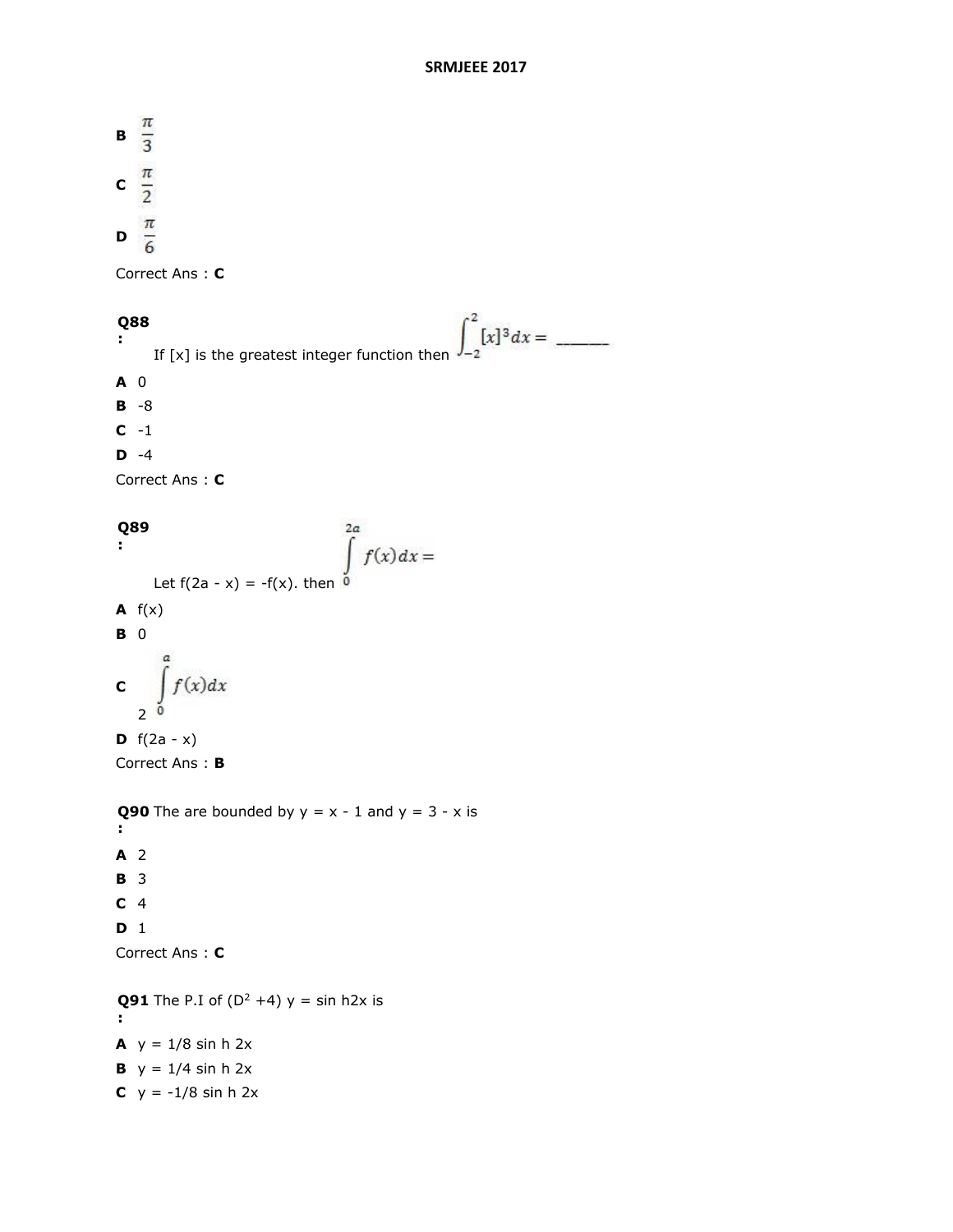**D**  $y = -1/4 \sinh 2x$ 

Correct Ans : **A**

**Q92** A focal chord of the parabola  $y^2 = 8x$  in inclined to x-axis at an angle tan<sup>-1</sup> 3. Then its length is **:** equal to:

- **A** 80/3
- **B** 80/9
- **C** 40/3
- **D** 40/9

Correct Ans : **B**

**Q93** The length of the intercept made by the circle  $x^2 + y^2 - 12x + 14y + 11 = 0$  on x-axis is **:**

**A** 6

**B** 10

**C** 8

**D** 4

Correct Ans : **B**

#### **Q94 :**

The equation of the normal to the ellipse  $\frac{x^2}{10} + \frac{y^2}{5} = 1$  at  $(\sqrt{8}, 1)$  is

**A**  $10x + 5y = 1$ 

**B** 
$$
y = \sqrt{2}(x+1)
$$

- **c**  $x = \sqrt{2}(y + 1)$
- **D**  $y = \sqrt{8(x+1)}$

Correct Ans : **C**

**Q95** Equation of the parabola whose vertex and focus lie on the axis of x at distances a and a<sub>1</sub> from **:** the origin respectively is

**A**  $y^2 = 4(a_1 - a)x$ **B**  $y^2 = 4(a_1 - a)(x - a)$ **C**  $y^2 = 4(a_1 - a)(x - a_1)$ **D**  $y^2 = 4$  (a - a<sub>1</sub> x) Correct Ans : **B**

**Q96** If x = -2 + 3 cos  $\theta$ ; y = 1 + 3 sin  $\theta$  then the locus of the point (x,y) is a circle with **:**

**A** centre at  $(-2,1)$  and radius = 3

**B** centre at  $(2,1)$  and radius = 3

**C** centre at  $(2, -1)$  and radius = 9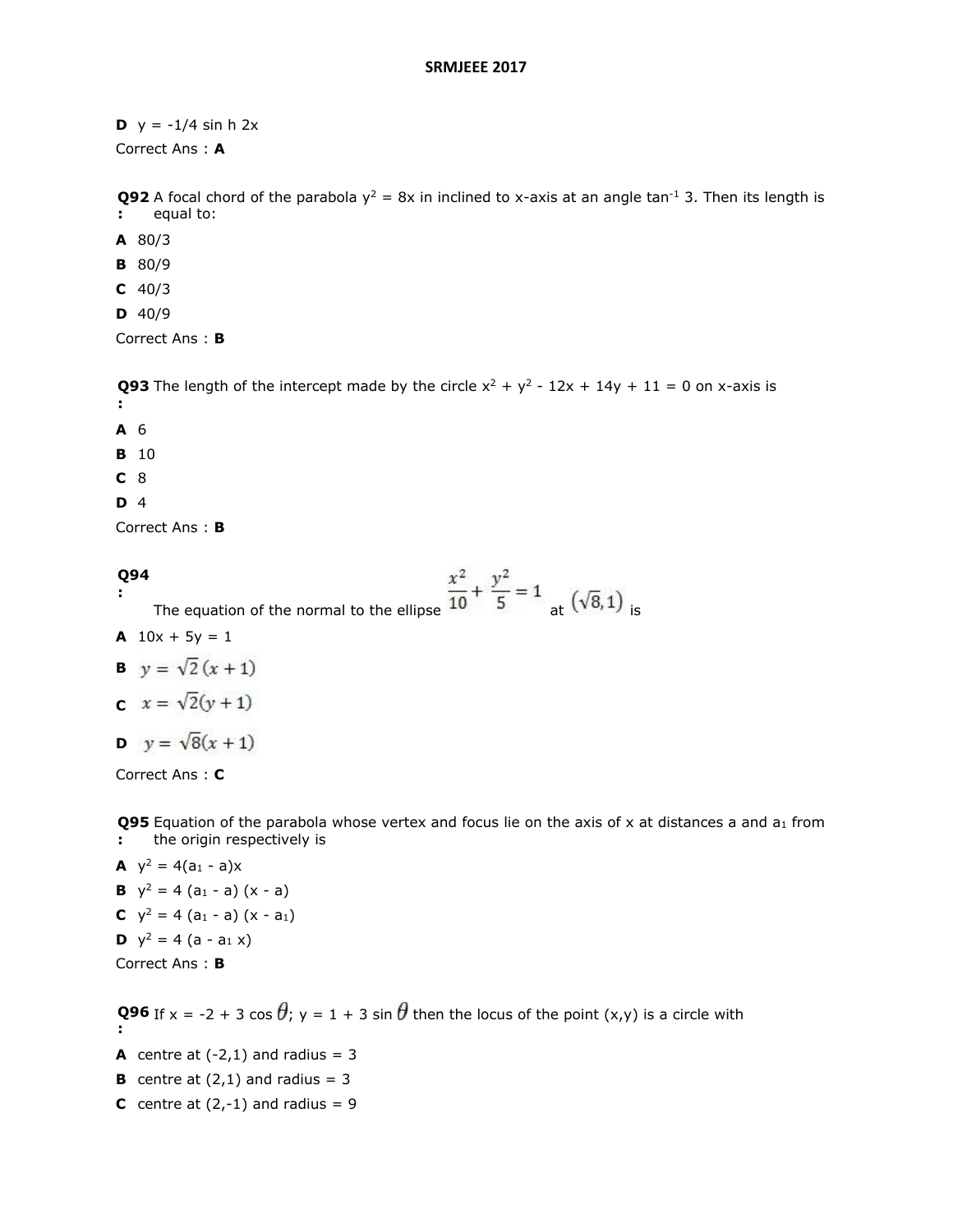**D** centre at  $(-2,1)$  and radius = 9 Correct Ans : **A**

**Q97** If one of the lines  $ax^2+2hxy+by^2=0$  bisects the angle between positive directions of the axes **:** then a,h,b satisfy the relation

- **A** a+b=-2h
- **B**  $(a-b)^2=4h^2$
- $C \ a+b=2|h|$
- $D (a-b)=2|h|$

Correct Ans : **A**

#### **Q98**

- **:** A unit vector coplanar with  $T T T Z R$  and  $T T R$  and perpendicular to  $T T R$  is
- **A**  $-\vec{j}+\vec{k}$ **B**  $\frac{1}{\sqrt{2}}(-\vec{j}+\vec{k})$ **c**  $\frac{1}{3}(-\vec{j}+\vec{k})$ **D**  $\frac{1}{\sqrt{3}}(-\vec{j}+\vec{k})$

Correct Ans : **B**

**Q99 Q99**<br> **:** If angle between  $\vec{i} - 2\vec{j} + 3\vec{k}$  and  $2\vec{i} + \vec{j} + 3\vec{k}$  is  $\theta$  then  $\sin \theta$  equals A  $\frac{5}{\sqrt{7}}$ **B**  $\frac{5}{21}$ **c**  $\frac{5}{2\sqrt{7}}$ **D**  $\frac{5}{\sqrt{14}}$ Correct Ans : **C**

**Q100** If P(A) = 1/3, P(B) = 3/4 and P(AUB)= 11/12, then P(A/B) is **:**

- **A** 1/9
- **B** 1/4
- **C** 2/9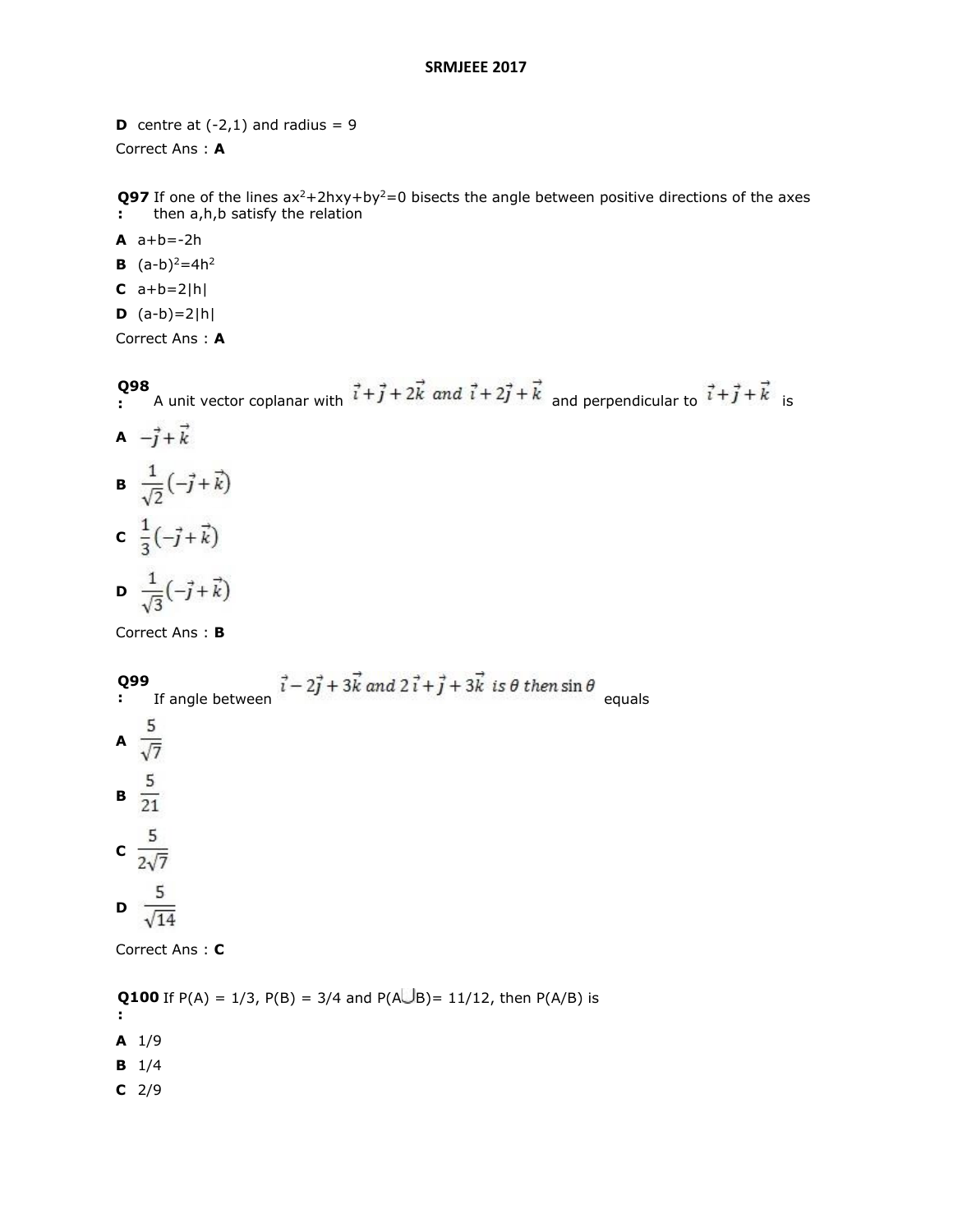**D** 5/9 Correct Ans : **C**

```
Q101 The geometric mean 3,3^2,... 3<sup>n</sup> is
```
**:**

- **A**  $3^{n/2}$
- **B**  $3^{(n+1)/2}$
- $C$  3<sup>n(n+1)/2</sup>
- $D^3$

Correct Ans : **B**

**Q102**  what is the product of three Geometric mean between 4 and 1/4 ?

- **:**
- **A** 0

**B** 1

**C** 2

**D** -1

Correct Ans : **B**

**Q103** If the three successive coefficients in the binomial expansion of  $(1+x)^n$  are 28,56 and 70 **:** respectively then n equals

- **A** 4
- **B** 6
- **C** 8
- **D** 10

Correct Ans : **C**

**Q104**  If the sum of first n positive integer is 1/(5) times the sume of their squares, then n equals **:**

- **A** 5
- **B** 6
- **C** 7

**D** 8

Correct Ans : **C**

**Q105** The middle term in the expansion of  $(x + 1/x)^{2n}$  is 1.3.5 . . .  $(2n-1)/2n!$ **:**

- **A** 1.3.5...(2n-1)(2n)/n!
- **B** 1.3.5...(2n-1)/n!.2<sup>n</sup>
- **C** 2n!/n!.2<sup>n</sup>
- **D** none of the above

Correct Ans : **B**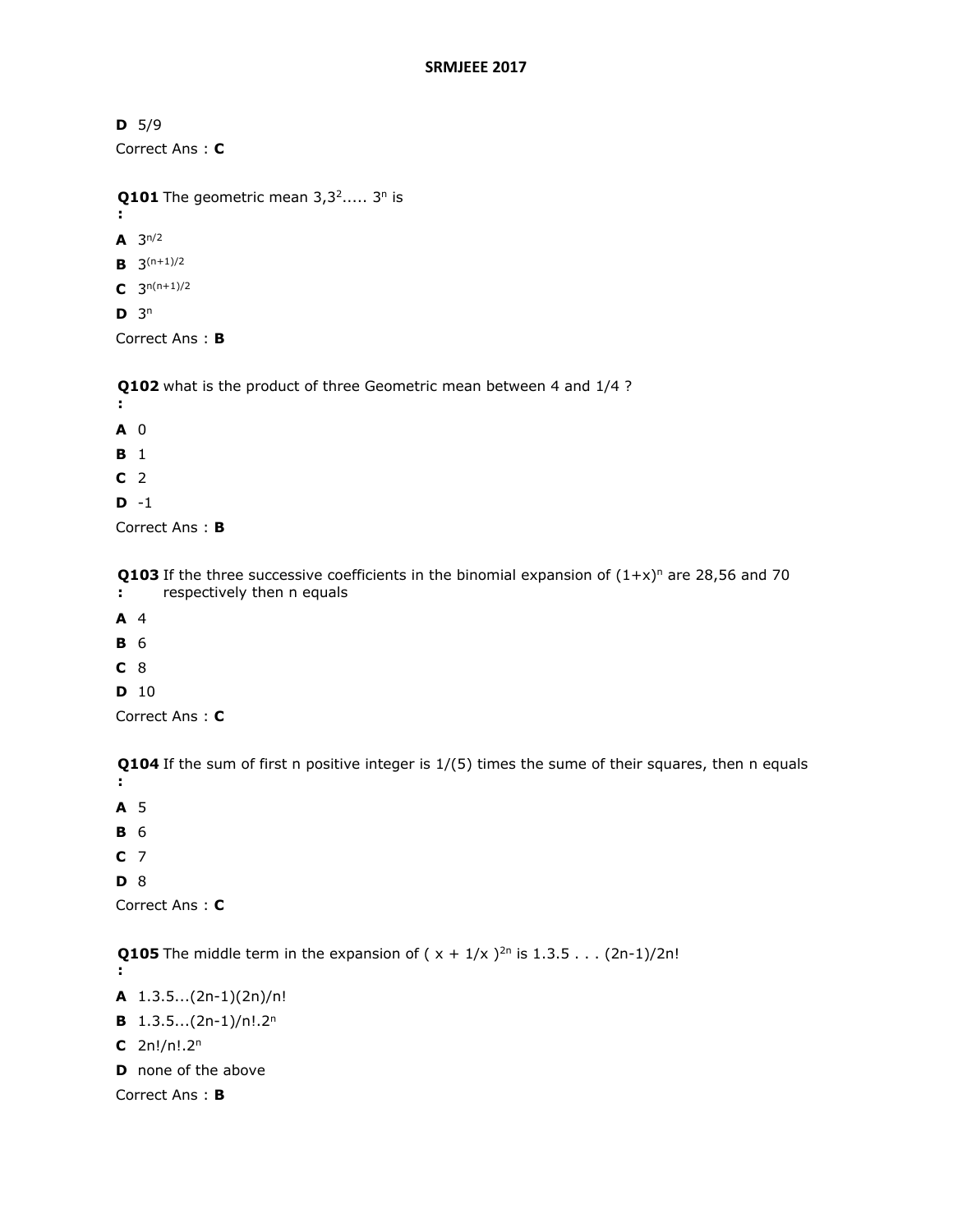**Q106** Excess CO<sub>2</sub> suppress cell growth and productivity by?

- **A** inhibiting respiration
- **B** changing osmolarity of medium
- **C** increasing bacterial contamination
- **D** altering pH of the medium

Correct Ans : **A**

**Q107**  The size of the chromosome is measured during

**:**

**:**

- **A** Interphase
- **B** Prophase
- **C** Metaphase
- **D** Anaphase

Correct Ans : **C**

**Q108**  In gene cloning which of the following are used as vehicles for carrying foreign DNA fragment **:**

- **A** Host cell
- **B** Restriction enzymes
- **C** Adaptor
- **D** Vector

Correct Ans : **D**

- **Q109**  The total number of cells in a culture is counted using the trypan blue exclusion assay and is
- **:** found to be 2.7 x 10<sup>6</sup> cells/ml. The culture is diluted 1:27 and then 100 $\mu$ l seeded per well into a 96 well plate. What is the final cell density per well?
- **A** 1 x10<sup>5</sup>
- **B** 2.7 x 10<sup>4</sup>
- **C** 2.7 x 10<sup>5</sup>
- **D**  $1 \times 10^4$

Correct Ans : **D**

- **Q110**  Family tree can be constructed by
- **:**
- **A** Cloning
- **B** Karyotyping
- **C** DNA sequencing
- **D** Pedigree analysis

Correct Ans : **D**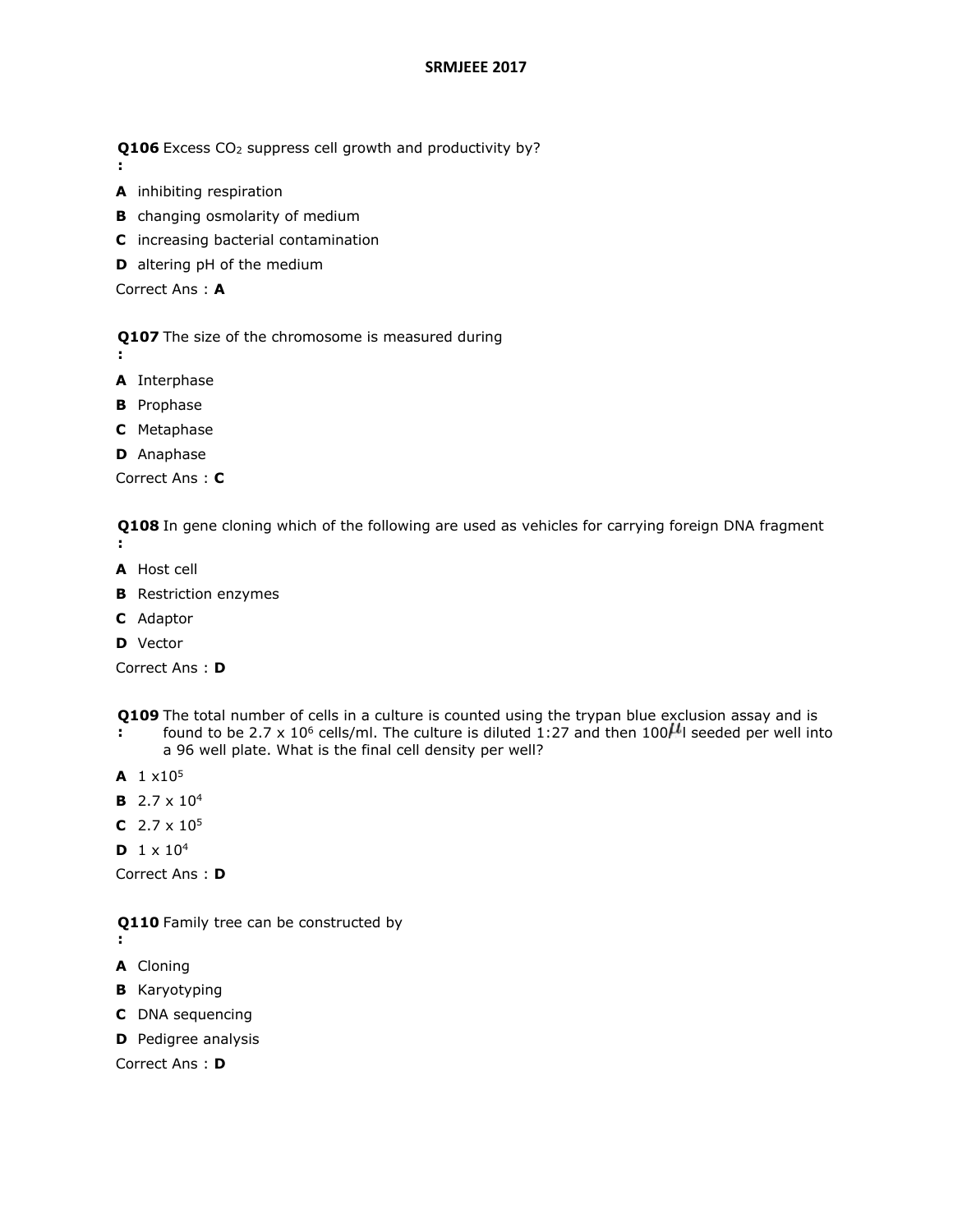**Q111**  The plant having milky latex is

**:**

**:**

- **A** *Phyllanthus emblica*
- **B** *Ricinus communis* **C** *Jatropha curcas*
- **D** *Euphorbia tirucalli.*

Correct Ans : **D**

**Q112**  Among the following which is tree?

- **A** Phyllanthus amarus
- **B** Ricinus communis
- **C** Phyllanthus emblica
- **D** Euphorbia antiquorum

Correct Ans : **C**

**Q113**  Which among the following members is not economically important as a food?

- **:**
- **A** Solanum tuberosum
- **B** Solanum melongena
- **C** Lycopersicon esculentum
- **D** Solanum trilobatum

Correct Ans : **D**

**Q114**  Pick the incorrect statement with respect to xylem parenchyma **:**

- **A** The cell wall is thin and made up of cellulose
- **B** The cells store food reserves
- **C** The cells assist in conduction of water
- **D** The cells are dead at maturity

Correct Ans : **D**

**:**

| Spring  |
|---------|
| Ring    |
| Uniform |
| Ladder  |
|         |

**Q115**  Choose the best option that gives the correct match for the terms given in the columns.

**A** 4 - 3 - 2 - 1

- **B** 2 4 1 3
- **C** 2 3 4 1
- **D** 3 4 1 2

Correct Ans : **B**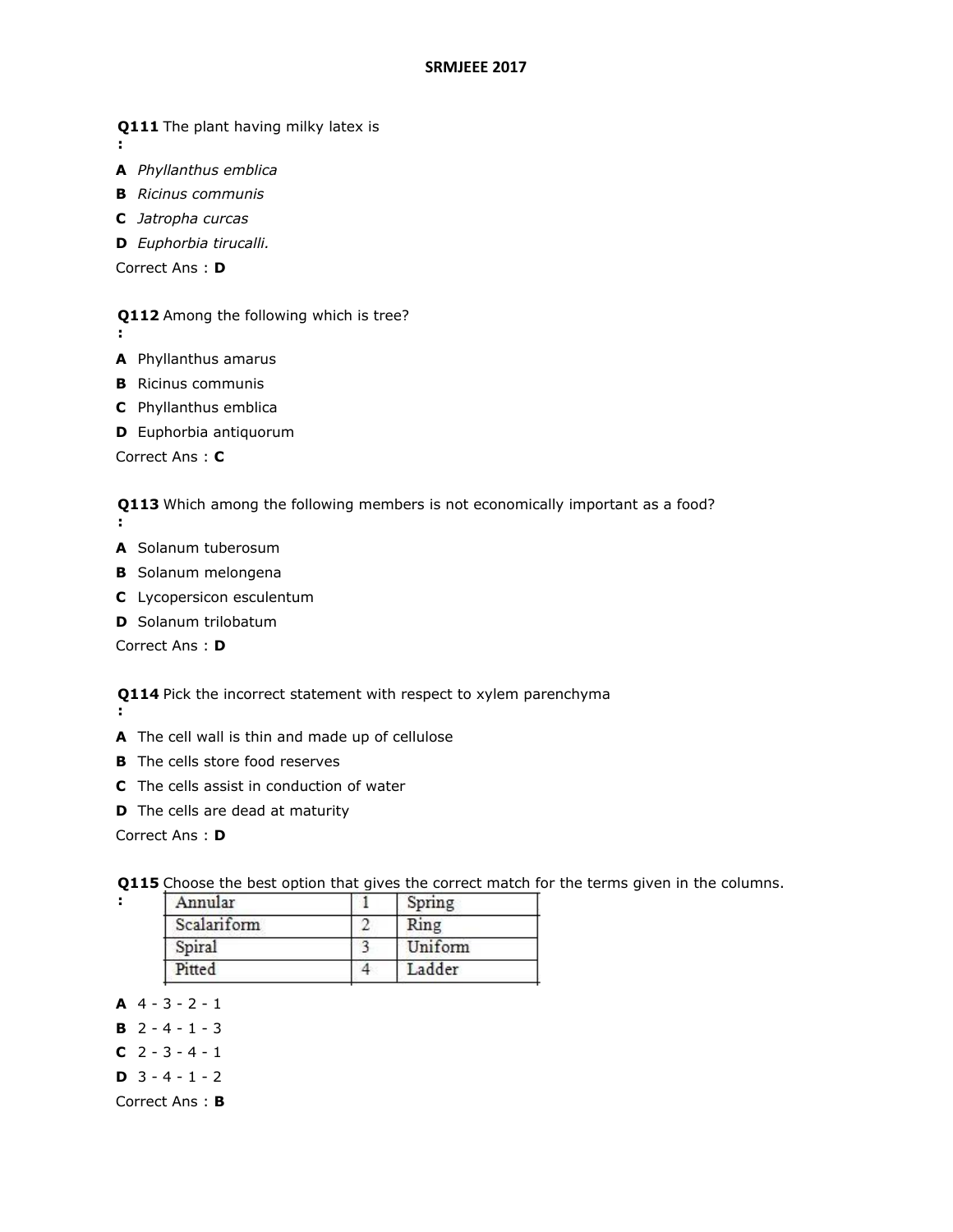**Q116**  The simple type of plant body in which a single cell performs all the vital functions of life is

- **:** referred to as \_\_\_\_\_\_\_\_\_\_\_\_\_
- **A** Unicellular
- **B** Monocellular
- **C** Acellular
- **D** Noncellular

Correct Ans : **A**

**Q117**  During the formation of periderm, a few layers of meristematic tissue are formed in the **:** cortex. This is called \_\_\_\_\_\_\_.

- **A** Periderm
- **B** Phellem
- **C** Phellogen
- **D** Phelloderm

Correct Ans : **C**

**Q118**  Plant cell wall is made up of

**:**

**:**

- **A** Cellulose,hemicelluloses and Pectin
- **B** Cellulose and Pectin
- **C** Cellulose,hemicelluloses and chitin
- **D** Cellulose only

Correct Ans : **A**

**Q119**  Which of the following pairs of plant parts are both Diploid

- **A** Nucleus and antipodals
- **B** Antipodal cells and megaspore mother cells
- **C** Synergids and tapetum
- **D** Tapetum and sporogenous cells

Correct Ans : **D**

**Q120**  If mutation changes codon in such a way that there is no effect on functioning and overall **:** structure of protein. This type of mutation is termed as

- **A** Silent
- **B** Mis sense
- **C** Transition
- **D** Frame shift

Correct Ans : **A**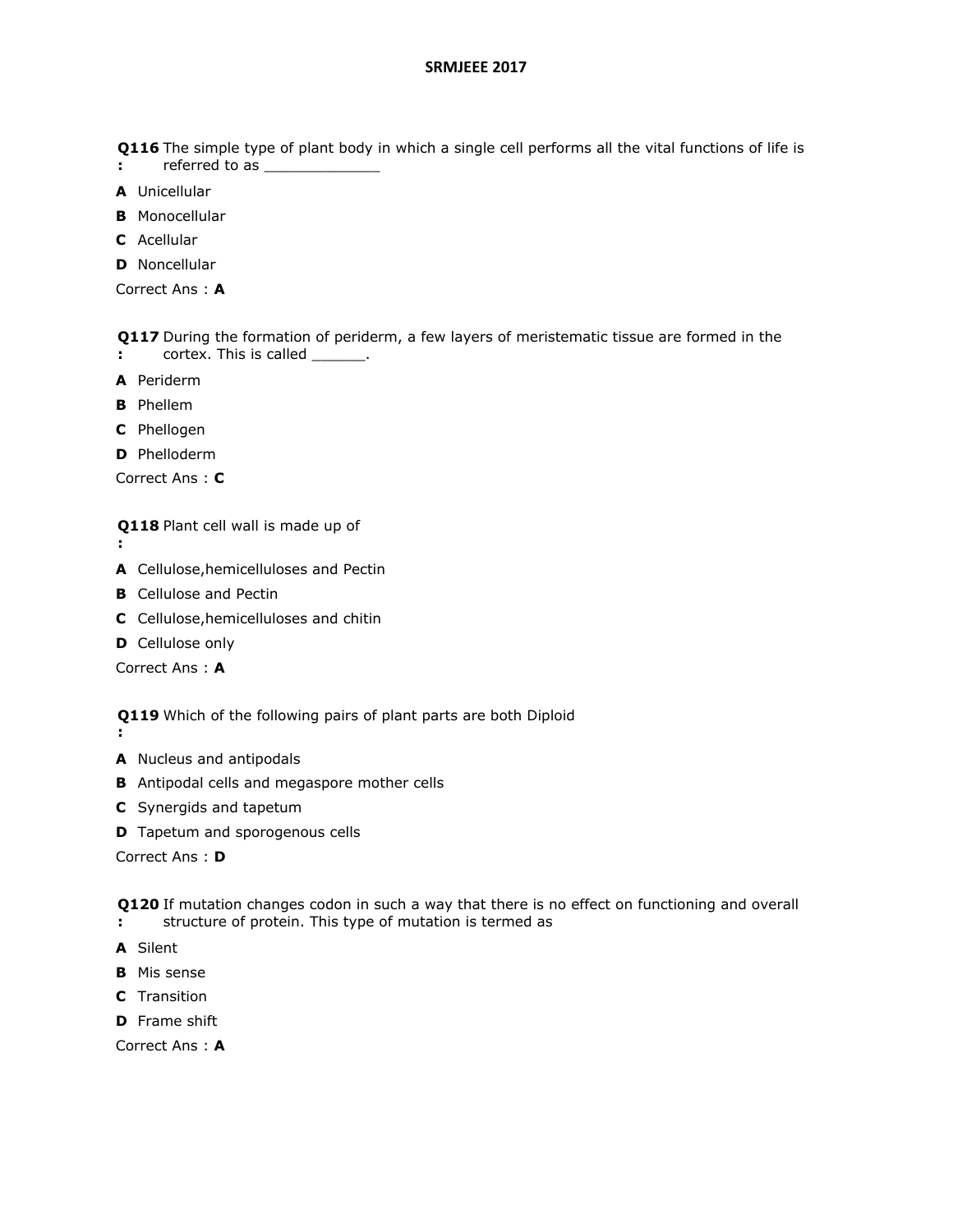**Q121**  In tetrad analysis, second-division segregation result from

- **A** single crossover between linked genes
- **B** double crossover between linked genes
- **C** single crossover between a gene and a centromere
- **D** independent assortment of unlinked genes

Correct Ans : **C**

**:**

**Q122**  In man, which of the following genotypes and phenotypes may be the correct result of **:** aneuploidy in sex chromosomes?

- **A** 22 pairs + Y females
- **B** 22 pairs + XX females
- **C** 22 pairs + XXY males
- **D** 22 pairs + XXXY females

Correct Ans : **C**

#### **Q123**  The "Golden rice", aimed at curing

- **:**
- **A** Vitamin b deficiency
- **B** Vitamin a deficiency
- **C** Vitamin k deficiency
- **D** Zinc deficiency

Correct Ans : **B**

**Q124**  Which of the following enzymes cut the DNA molecule at specific nucleotide sequence **:**

- **A** Restriction endonuclease
- **B** DNA ligase
- **C** RNA polymerase
- **D** Exonuclease

Correct Ans : **A**

**Q125**  Photorespiration is also known as -------------pathway

- **:**
- **A** C2
- **B** C3
- **C** C4
- **D** Carbon reduction

Correct Ans : **A**

**Q126**  Growth can be measured by:

**:**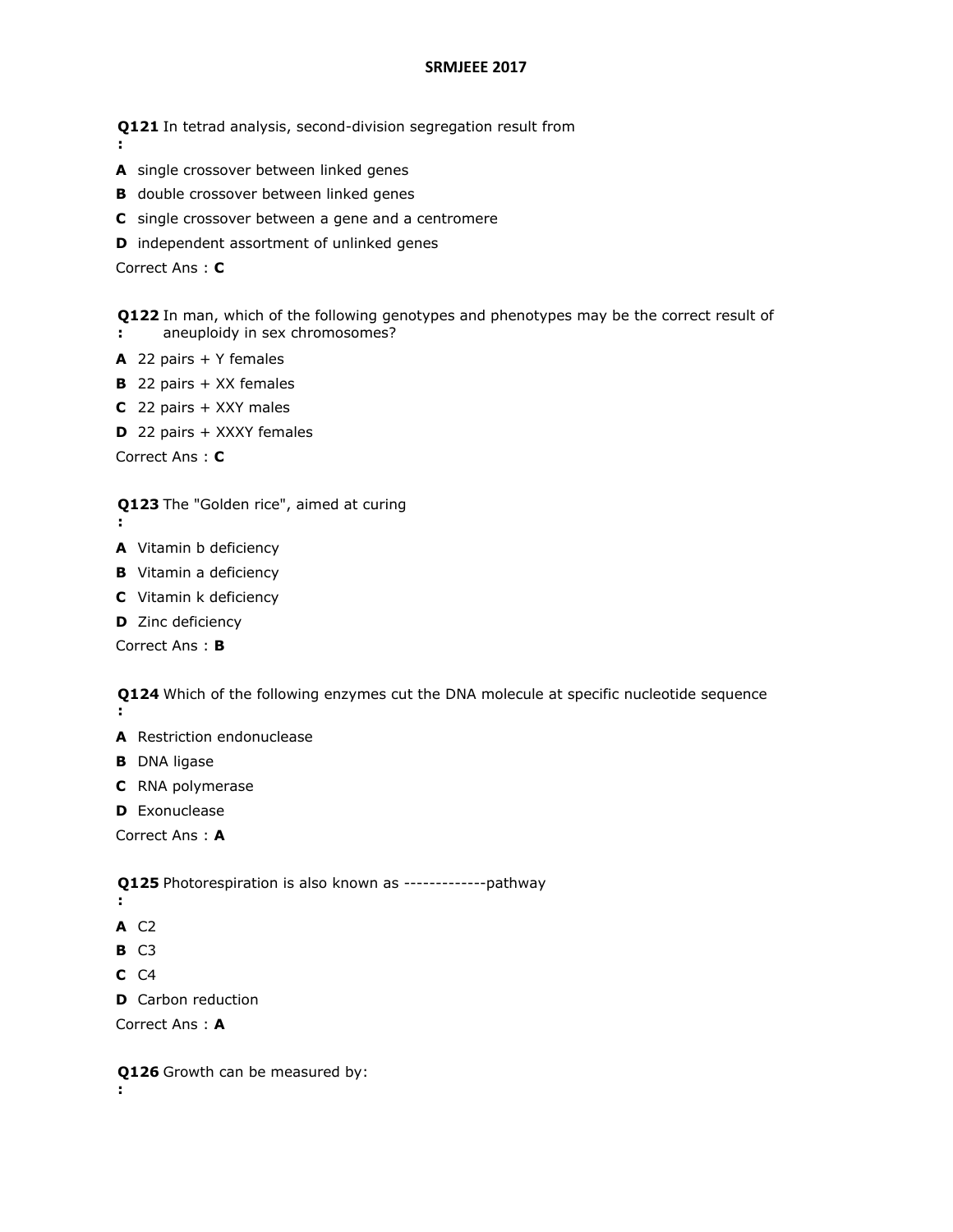- **A** Auxanometer
- **B** Horizontal microscope
- **C** Crescograph
- **D** All of these

Correct Ans : **D**

**Q127**  Photorespiration involves

- **:**
- **A** Glycolate cycle
- **B** Kreb's cycle
- **C** Calvin cycle
- **D** CAM cycle

Correct Ans : **A**

**Q128**  Which of the following helps in ascent of sap?

- **:**
- **A** Root pressure
- **B** Transpiration
- **C** Both a and b
- **D** Only b

Correct Ans : **D**

**Q129**  Seed dormancy allows the plants to

- **:**
- **A** Overcome unfavourable climate conditions
- **B** Develop healthy seeds
- **C** Reduce viability
- **D** Prevent deterioration of seeds

Correct Ans : **A**

**Q130**  The plant Drosera is a **:**

- **A** saprophytic
- **B** insectivorous
- **C** parasitic
- **D** Endophytes

Correct Ans : **B**

- **Q131**  One of the following is a source of rubber
- **:**
- **A** Hevea brasilensis
- **B** Tectona grandis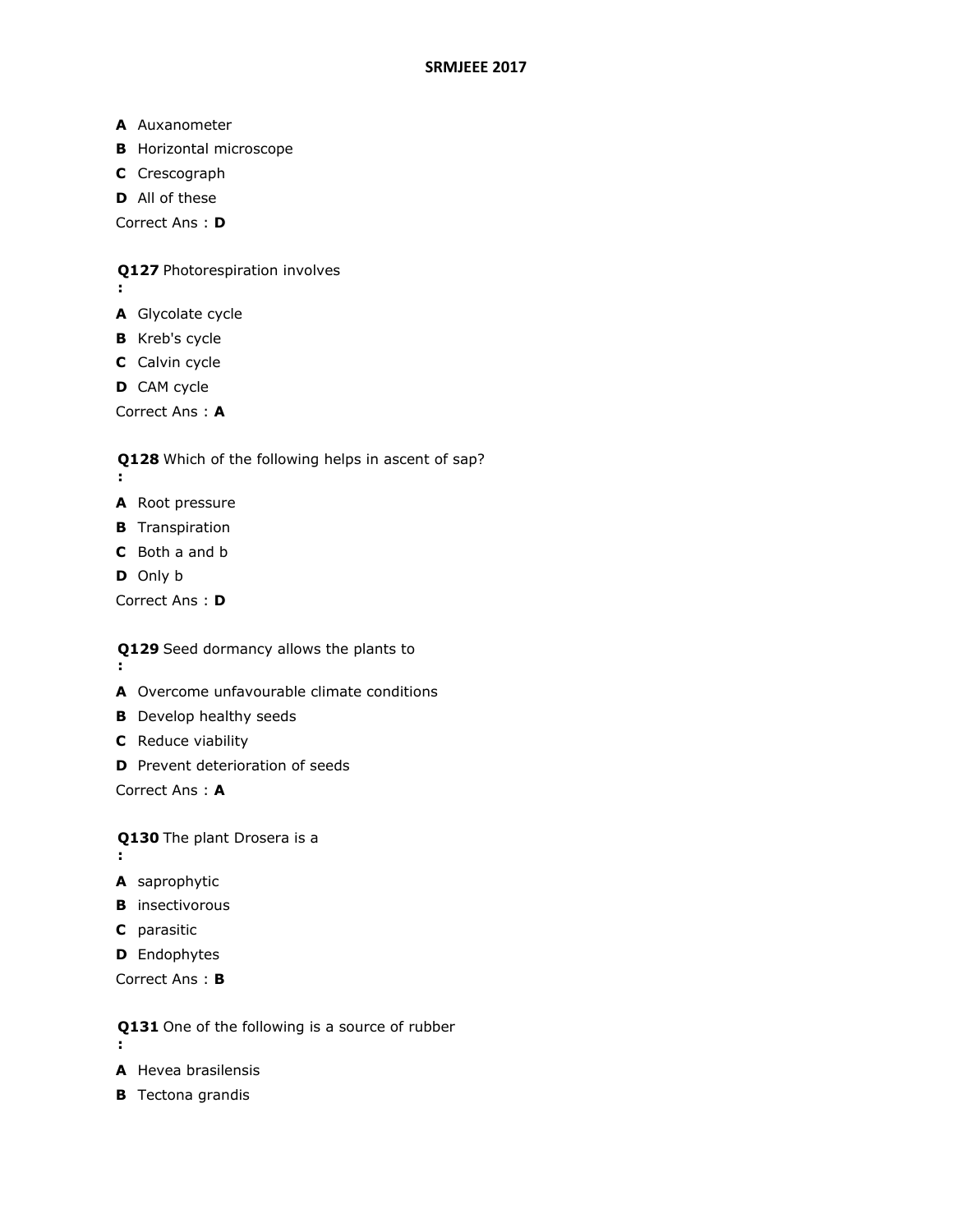- **C** Cedrus depdara
- **D** Michelia champaca

Correct Ans : **A**

**Q132**  Isolation and patenting useful genes of other countries without their permission or

- **:** understanding is called
- **A** Biopatenting
- **B** Biopiracy
- **C** Bioterrorism
- **D** Biowar

Correct Ans : **B**

**Q133**  A nitrogen fixing blue green alga is

- **:**
- **A** Ulothrix
- **B** Spirogyra
- **C** Anabaena
- **D** Rhizobium

Correct Ans : **C**

**Q134**  In paddy fields biological nitrogen fixation is chiefly brought by

- **:**
- **A** Mycorrhiza
- **B** Green algae
- **C** Cyanobacteria
- **D** Rhizobium

Correct Ans : **C**

**Q135**  Bacillus thuringiensis (Bt) strains have been used from designing novel

- **:**
- **A** bio metallurgical technique
- **B** bio mineralization processes
- **C** bio insecticidal plants
- **D** bio fertilizers

Correct Ans : **C**

- **Q136**  B lymphocytes are integral part of
- **:**
- **A** Cell-mediated immunity
- **B** Humoral immunity
- **C** Innate immunity
- **D** Non-specific immunity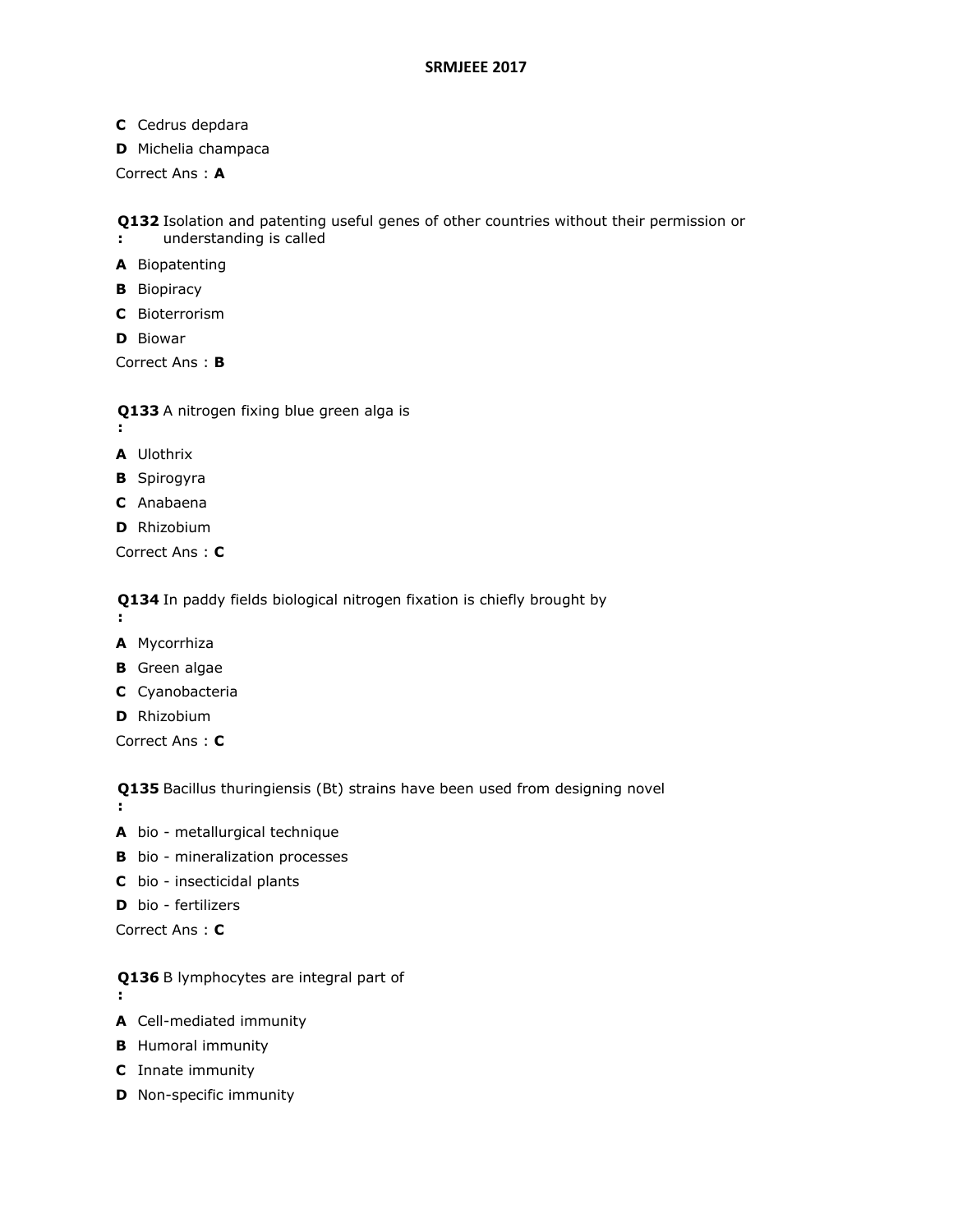Correct Ans : **B**

**Q137**  Action potential is generated because of

**A** K ions influx

- **B** K ions efflux
- **C** Na ions influx
- **D** Na ion efflux

Correct Ans : **C**

- **Q138**  Hypothyroidism in adults leads to
- **:**

**:**

- **A** Cretinism
- **B** Acromegaly
- **C** Grave's disease
- **D** Myxoedema

Correct Ans : **D**

**Q139**  The auditory ossicle that is attached to the tymphanic membrane of external ear is **:**

- **A** Auditory meatus
- **B** Malleus
- **C** Incus
- **D** Stapes

Correct Ans : **B**

**Q140**  Milk protein casein is broken down into paracasein by

- **A** Chymotrypsin
- **B** Renin

**:**

- **C** Chymosin
- **D** Trypsin

Correct Ans : **C**

**Q141**  Epsilon cells of islet of langerhans in pancreas secrete

- **:**
- **A** Glucagon
- **B** Insulin
- **C** Ghrelin
- **D** somatostatin

Correct Ans : **C**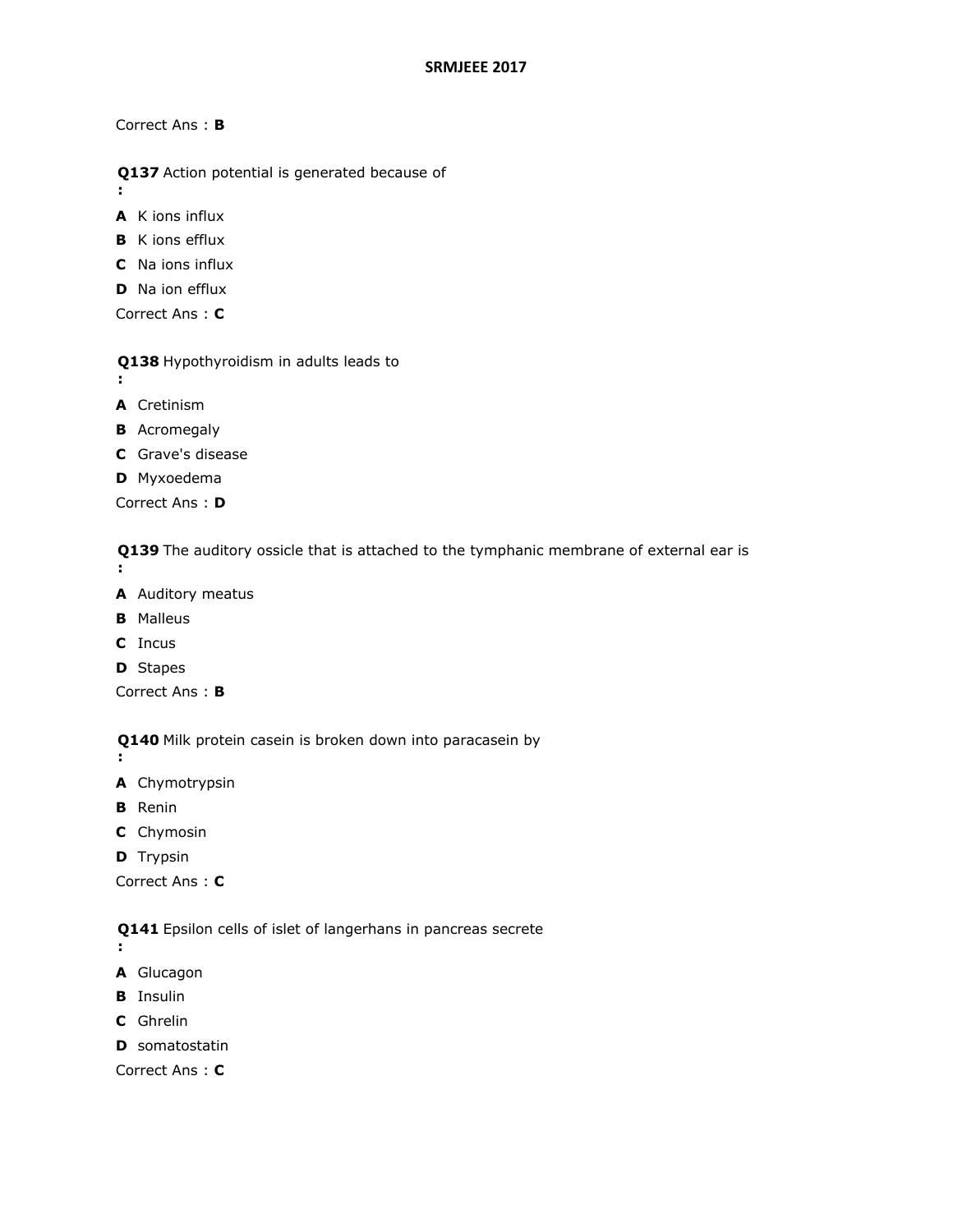- **Q142**  Auto-immune disorder for cholinergic receptors is **:**
- **A** Rheumatic Heart Disease
- **B** Multiple Sclerosis
- **C** Rheumatoid Arthritis
- **D** Myasthenia gravis

Correct Ans : **D**

**Q143**  Microbes that inhibit the growth of other microorganisms termed as

**A** Synergism

**:**

- **B** Mutualism
- **C** Parasitism
- **D** Antagonism

Correct Ans : **D**

**Q144**  A microbial disease that spreads over a very large geographic area is called:

- **:**
- **A** A pandemic
- **B** An outbreak
- **C** An epidemic
- **D** A chronic disease

Correct Ans : **A**

- **Q145**  Mac-Conkey medium is an example of
- **:**

**:**

- **A** Transport medium
- **B** Enrichment medium
- **C** Differential medium
- **D** Simple medium

Correct Ans : **C**

**Q146**  Teichoic acids are typically found in

- **A** Outer membranes of gram positive bacteria
- **B** Cell walls of gram positive bacteria
- **C** Cell walls of gram negative bacteria
- **D** Outer membranes of gram negative bacteria

Correct Ans : **B**

**Q147**  Which of the following does not protect body surfaces:**:**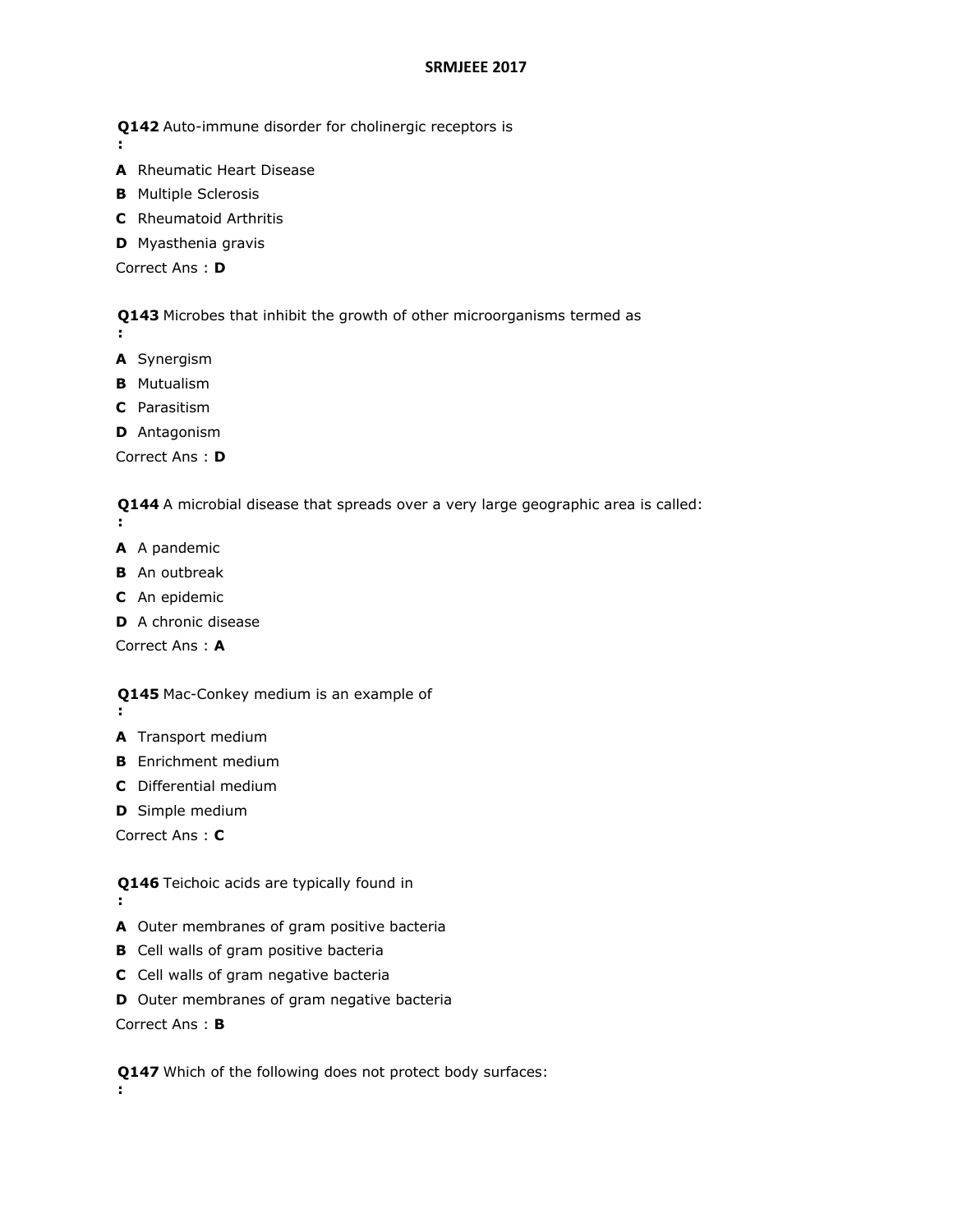**A** Skin

**:**

**:**

- **B** Mucus
- **C** Gut microflora
- **D** Salivary amylase

Correct Ans : **D**

**Q148**  The affinity of an antibody can be determined by measuring

- **A** Its concentration
- **B** The valency of antigen binding
- **C** The amount of antibody bound at various antigen concentrations
- **D** Its ability to neutralize bacterial toxins

Correct Ans : **C**

**Q149**  The one thing that is common to all fossil fuels is that they

- **A** were originally formed in marine environment
- **B** represent the remains of one living organisms
- **C** have undergone the same set of geological processes during their formation
- **D** contain carbon

Correct Ans : **D**

**Q150**  Steam reforming is currently the least expensive method of producing: **:**

- **A** Coal
- **B** Biogas
- **C** Hydrogen

**D** Natural gas

Correct Ans : **C**

**Q151**  Which of the following acts as a natural sun block?

- **:**
- **A** CFC
- **B** ozone
- **C** ammonia
- **D** oxygen

Correct Ans : **B**

**Q152**  75 to 90 mm of mercury is an adult's normal

- **:**
- **A** Systolic pressure
- **B** Diastolic pressure